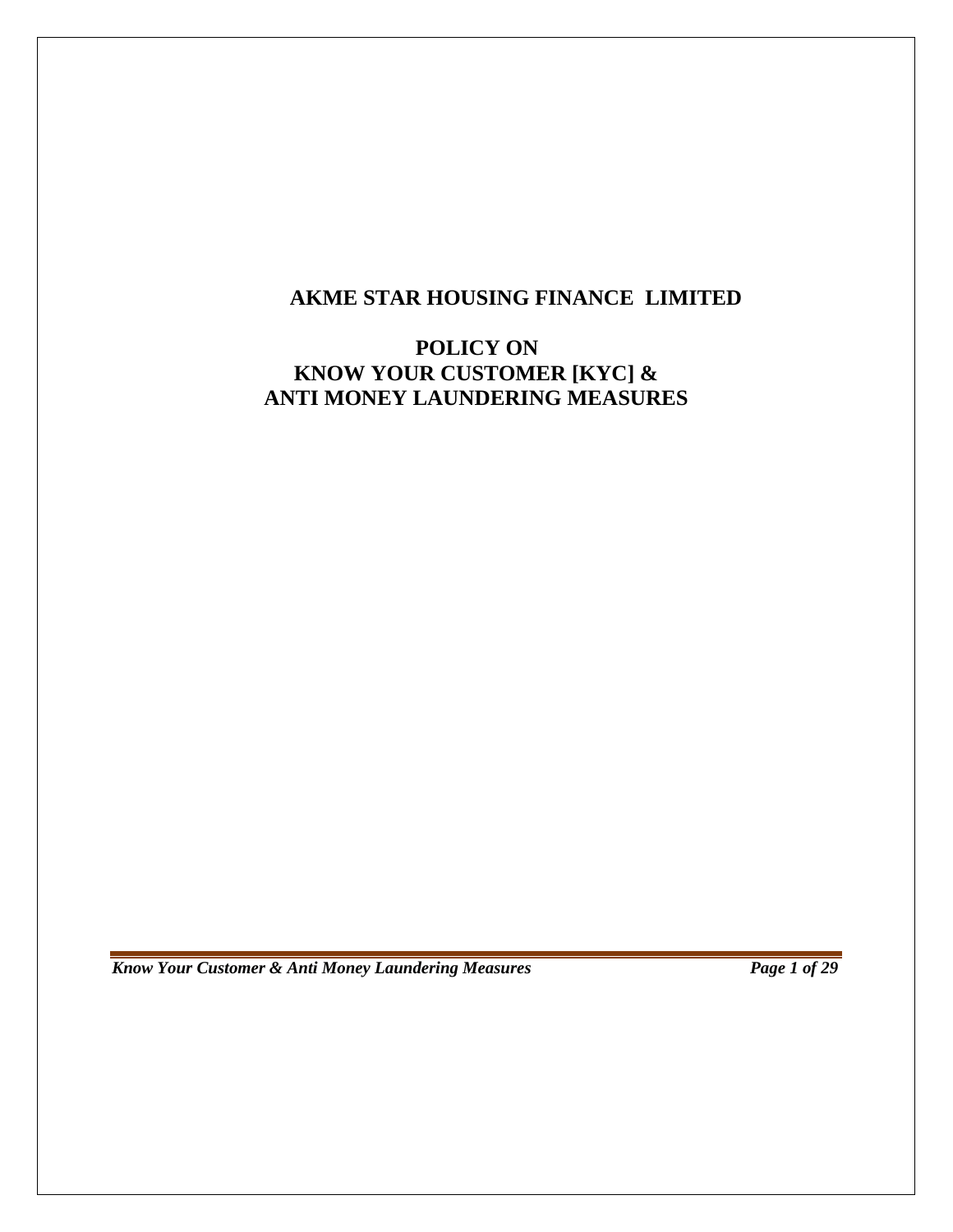## *CONTENTS*

#### **Akme Star Housing Finance Limited**

## **POLICY ON KNOW YOUR CUSTOMER [KYC] & ANTI MONEY LAUNDERING MEASURES**

#### *1. Introduction*

The National Housing Bank (NHB) has issued guidelines on 'Know Your Customer (KYC) – Anti Money Laundering Standard, wherein the Housing Finance Companies (HFCs) are advised to follow certain customer identification procedure and monitoring of suspicious transactions for reporting to the appropriate authority. Further, NHB also advised the HFCs to put in place a proper policy frame work on KYC & AML duly approved by their Board of Directors. These guidelines of NHB advise HFCs to follow certain Customer Identification Procedure and monitoring transactions of a suspicious nature for the purpose of reporting it to the appropriate authority.

Pursuant to the NHB Guidelines, this policy on "KNOW YOUR CUSTOMER (KYC) norms and ANTI MONEY LAUNDERING (AML) measures" is put in place with the approval of the Board of Directors of the Company.

This policy of the Company is based on the prevailing guidelines and various circulars issued by National Housing Bank (NHB), which shall enable the Company to know/understand its customers and their financial dealings better which in turn will help it to carry out its lending / credit operations and manage its risks, prudently and prevent the Company from being used, intentionally or unintentionally, by criminal elements for money laundering activities

The policy has the following four key elements:

- (i) Customer Acceptance Policy;
- (ii) Customer Identification Procedures;
- (iii) Monitoring of Transactions; and
- (iv) Risk management.

*Know Your Customer & Anti Money Laundering Measures Page 2 of 29*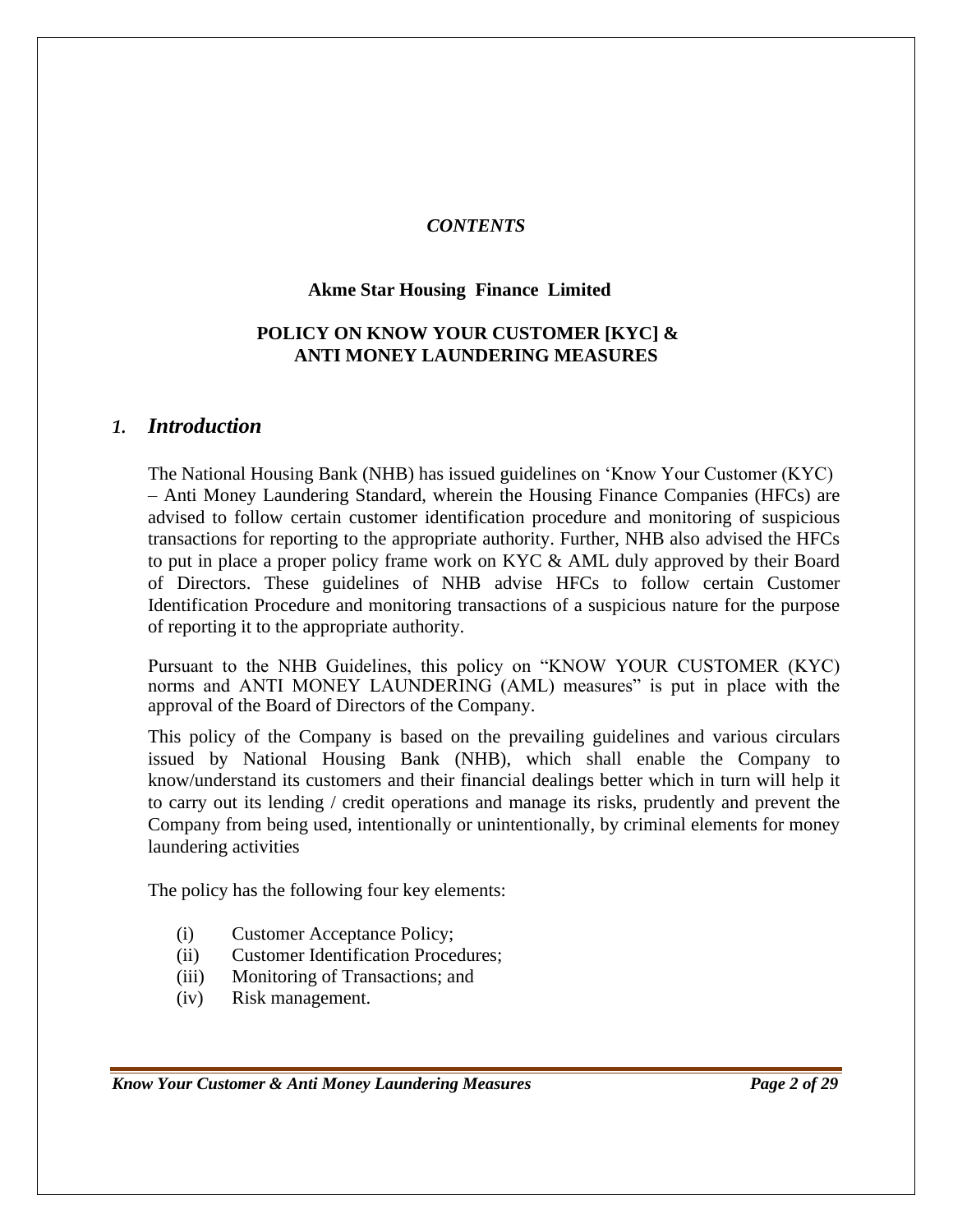## *2.* **POLICY FUNDAMENTALS**

#### **Definition of customer**

### *For the purpose of KYC Guidelines, a "customer" will be defined as :*

- 1. A person or entity that maintains an account and/or has a business relationship with the Company.
- 2. One on whose behalf the account is maintained (i.e. the beneficial owner);
- 3. Beneficiaries of transactions conducted by professional intermediaries such as Stock Brokers, Company Secretaries, Chartered Accountants, Solicitors etc. as permitted under the law, and
- 4. Any person or entity connected with a financial transaction which can pose significant reputation or other risks to the Company, say a wire transfer or issue of a high value demand draft as a single transaction.

## **3. APPLICABILITY:**

It may be noted that KYC – AML policy as stated in this document shall prevail over anything else contained in any other document/process/circular/ letter/instruction in this regard (KYC-AML). This policy shall be applicable to all verticals/products of the Company whether existing or rolled out in future.

#### **4. Customer Acceptance Policy (CAP)**

The Customer Acceptance Policy will ensure the following aspects of customer relationship

- (i) No account is opened in anonymous or fictitious/benami name(s);
- (ii) Risk in terms of the location of customer and his clients and mode of payments are duly checked;
- (iii) volume of turnover, social and financial status, etc. will form the basis for categorization of customers into low, medium and high risk
- (iv) Customers requiring very high level of monitoring, e.g. Politically Exposed Persons will be given due consideration as mentioned at point No. 7(3)(d) below.
- (v) Documentation requirements and other information will be collected in respect of different categories of customers depending on perceived risk and guidelines issued from time to time; Declaration will be taken from the customer that the proceedings/transactions are not in violation of the PML Act, 2002 and NHB regulations in this regard.
- (vi) Not to open an account or close an existing account where the Company is unable to apply appropriate customer due diligence measures, i.e. the Company is unable to verify the identify and /or obtain documents required as per the risk categorization due to non-co-operation of the customer or non-reliability of the data/information furnished to the Company.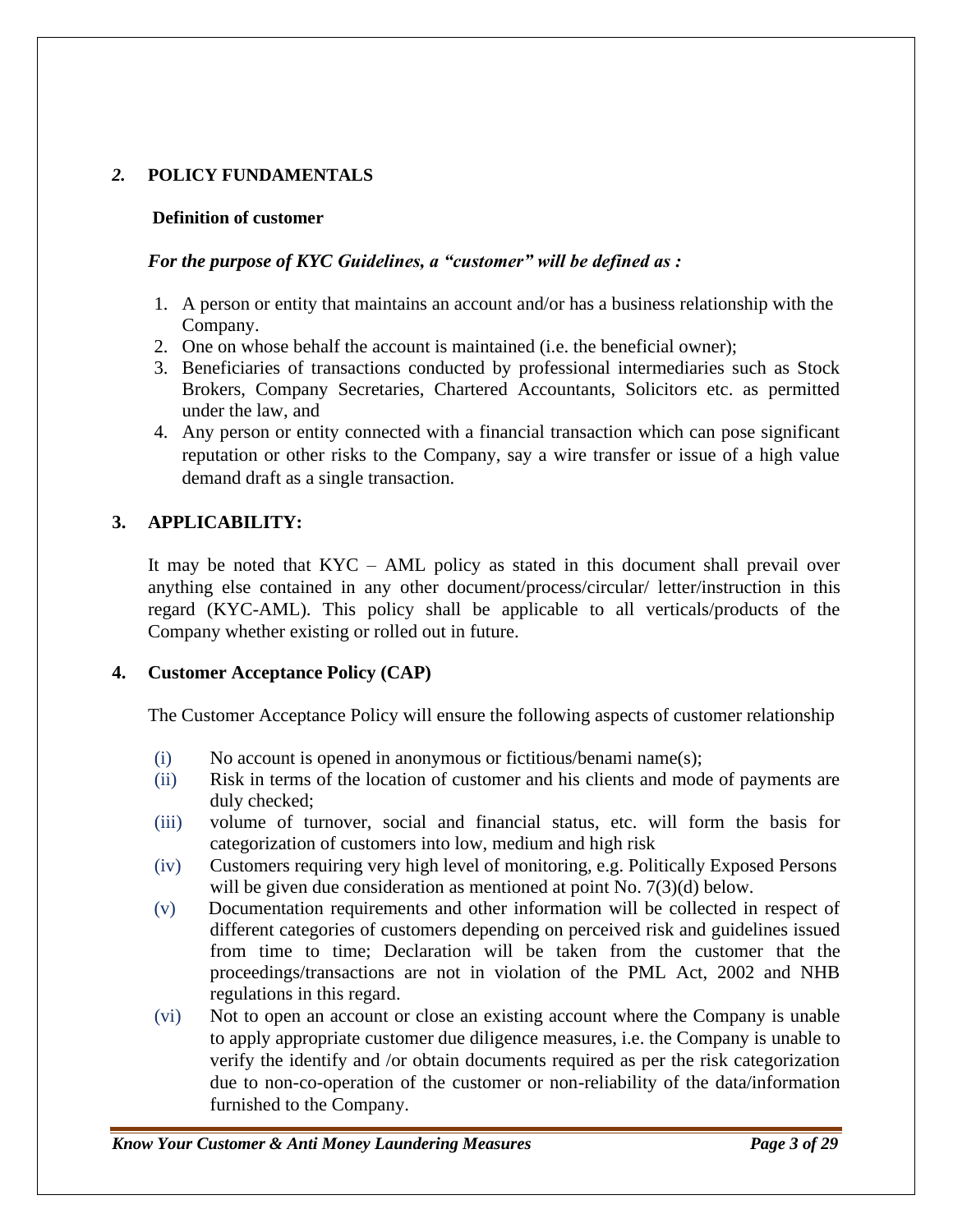- (vii) Permanent Address proof from new applicants will be collected. The documents which can be accepted as proof of address are mentioned in Annexure
- (viii) For existing customers who wish to preclose their loan account with as ASHFL following will be collected :
	- (a) Permanent Address proof (As per Annexure I)
	- (b) A declaration from the customer regarding source of funds being used for preclosure of the loan account.
	- (c) Closure of the loan account authority will be restricted to authorized person at the branch.
- (v) In the following circumstances, the account may be operated by a mandate holder or the account may be opened by an intermediary in a fiduciary capacity hence the customer is permitted to act on behalf of another person/entity, in conformity with the established law and practices:
	- (a) if applicant is NRI/PIO
	- (b) if applicant is a limited company.
	- (c) if applicant is a partnership firm
- (vi) Any other circumstance where it is not possible for the applicant to be present at the branch location physically available. Necessary checks before any loan disbursement will be carried out through FI agency so as to ensure that the identity of the customer does not match with any person with known criminal background or with banned entities such as individual terrorists or terrorist organizations, etc.
- *5.* The Company will prepare a profile for each new customer during the credit appraisal based on risk categorization as mentioned in this policy and as per credit risk policy and operations manual. The customer profile will contain information relating to the customer's identity, social/financial status, nature of business activity, information about his clients' business and their location, etc. The nature and extent of due diligence will depend on the risk perceived by the Company. At the time of credit appraisal of the applicant the details are recorded along with his profile based on meeting with the applicant apart from collection of applicable documents; this will be as per our credit and product norms which are incorporated in the operation manual and are in practice. However, while preparing customer profile, the Company will seek only such information from the customer which is relevant to the risk category and is not intrusive.

The customer profile will be a confidential document and details contained therein shall not be divulged for cross selling or for any other purposes against monetary consideration. The Company will continue to share our client data with CIBIL and empanelled FI agencies and such other organizations/entities subject to confidentiality clause, since the purpose of sharing this information is to ensure risk minimization.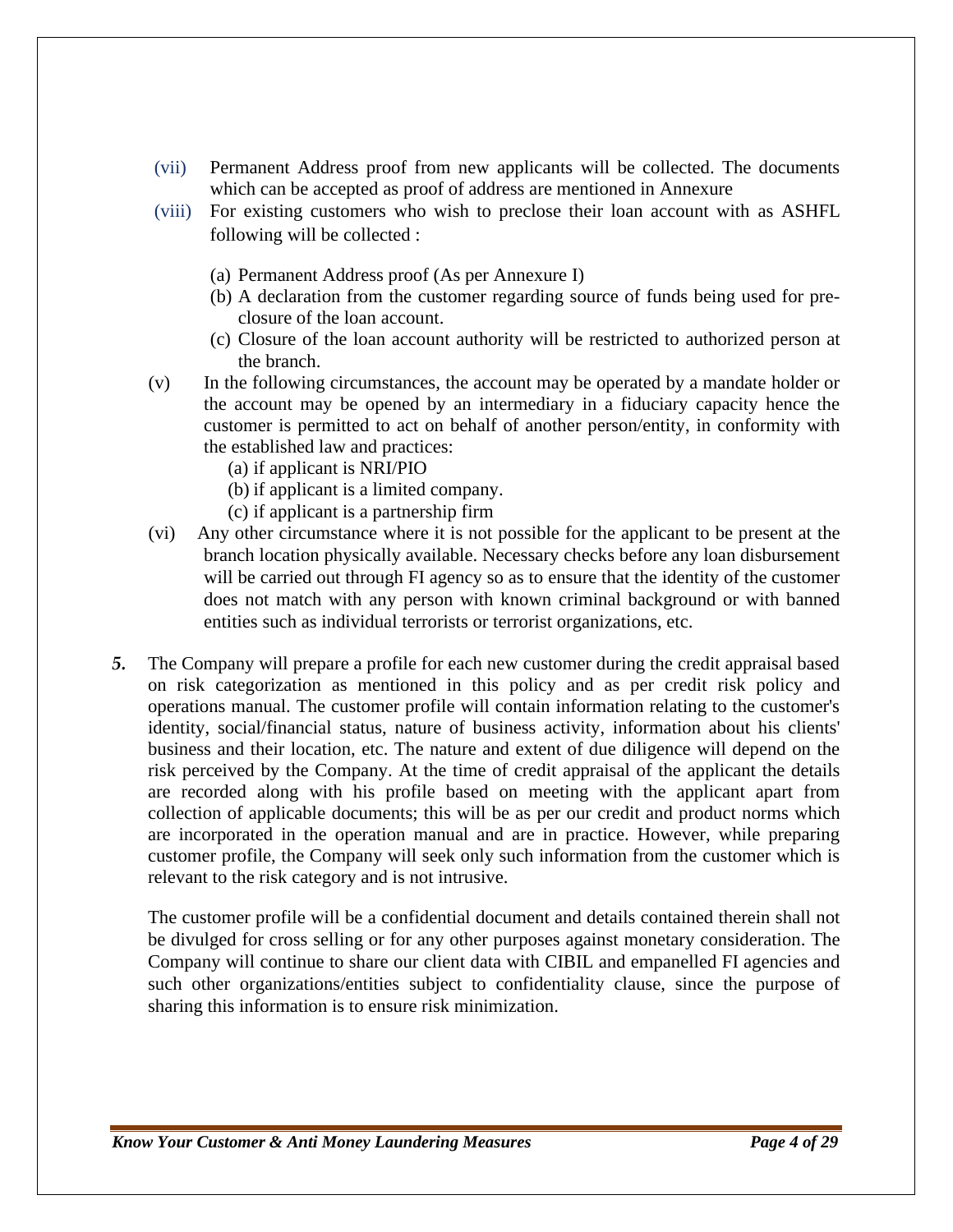- *6.* As per KYC policy, for acceptance and identification, customers are categorized broadly into low risk, medium risk, and high risk categories:-
	- (i) *Low risk customers* for the purpose of this policy will be individuals and entities whose identities and sources of wealth can be easily identified, have structured income and transactions in whose accounts by and large conform to the known profile. Illustrative examples of low risk customers could be :
		- (a) Salaried applicants with salary paid by cheque.
		- (b) People belonging to government departments,
		- (c) People working with government owned companies, regulators and statutory bodies etc.
		- (d) People belonging to lower economic strata of the society whose accounts show small balances and low turnover
		- (e) People working with Public Sector Units
		- (f) People working with reputed Public Limited companies & Multinational Companies.
	- (ii) *Medium Risk customers* would include :
		- (a) Salaried applicants with variable income/unstructured income receiving salary in cheque
		- (b) Salaried applicants working with Private limited companies.
		- (c) Self Employed professionals other than HNIs
		- (d) Self Employed customers with sound business and profitable track record for a reasonable period
		- (e) High Net worth Individuals with occupational track record of more than 3 years.
	- (iii) *High risk customers* that are likely to pose a higher than average risk to us may be categorized high risk customers depending on customer's background, nature and location of activity, country of origin, sources of funds and his client profile, etc. The Company will examine the case in details based on the risk assessment as per our credit risk policy and guidelines of operations manual. Examples of high risk customers requiring higher due diligence may include:
		- (a) Non-resident customers,
		- (b) High net worth individuals, without an occupational track record of more than 3 years.
		- (c) Trusts, charities, NGOs and organizations receiving donations.
		- (d) Companies having close family shareholding or beneficial ownership,
		- (e) Firms with 'sleeping partners'
		- (f) Politically exposed persons (PEPs) of foreign origin,
		- (g) Non-face to face customers
		- (h) Those with dubious reputation as per available public information, etc.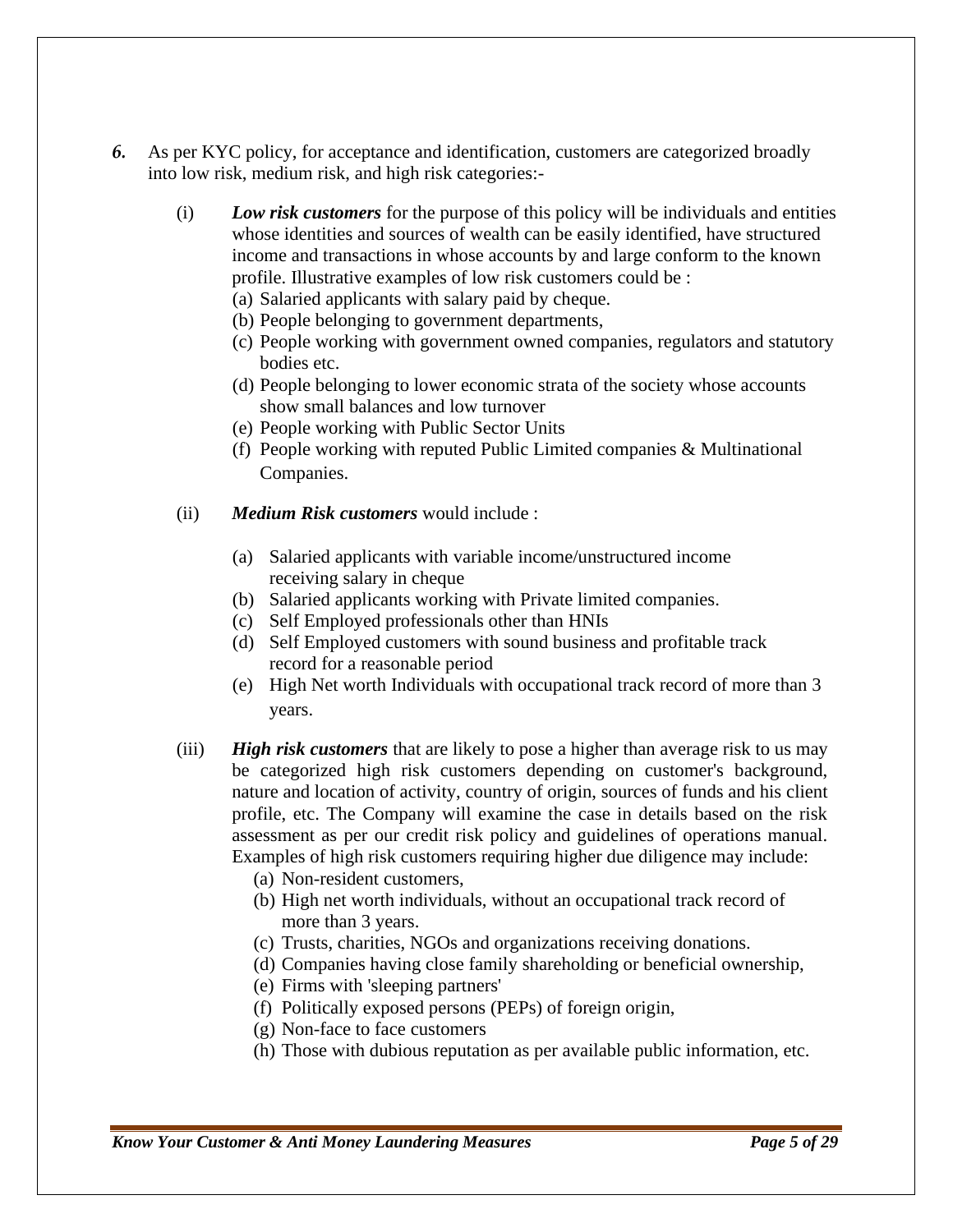Our exposure to any of our clients is subject to our credit risk policy and operations manual of the company. However, for customer acceptance, KYC is a prerequisite for a credit risk grading.

## *7.* **Customer Identification Procedure (CIP)**

(a) Customer identification means identifying the customer and verifying his/ her / its identity by using reliable, independent source documents, data or information while establishing a relationship. The Company will obtain sufficient information such as Voter ID card, PAN number, Passport, Aadhar etc. necessary to establish, to our satisfaction, the identity of each new customer, whether regular or occasional and the purpose of the intended nature of relationship.

It will be ensured that due diligence is observed based on the risk profile of the customer in compliance with the extant guidelines in place and the same will be available for verification. Besides risk perception, the nature of information/ documents required will also depend on the type of customer (individual, corporate etc). For customers that are natural persons, The Company has to obtain sufficient identification data to verify the identity of the customer, his address/location, and also his recent photograph. The Company collects identity proof, bank account details and property documents and ASHFL has empanelled FI agencies who independently verify the applicant's occupation, residence and documents as applicable.

For customers that are legal persons or entities, the Company will:

- (b) Verify the legal status of the legal person/ entity through proper and relevant documents.
- (c) verify that any person purporting to act on behalf of the legal person/entity is so authorized and identify and verify the identity of that person and

For Companies, Memorandum of Association and board resolution will be collected to ensure that the person purporting to act on behalf of the legal person/entity is authorized to do so, apart from applicable field/document investigations. In case of partnership firm, a copy of partnership deed alongwith the registration certificate of the firm, if registered and power of attorney in favour of the person purporting to act on behalf of the firm shall be collected

In order to authenticate the identity of the person so purporting to represent the Company / Firm, Signature verification / attestation shall be done either from the Banker or copy of passport, driving license or pan card to be taken.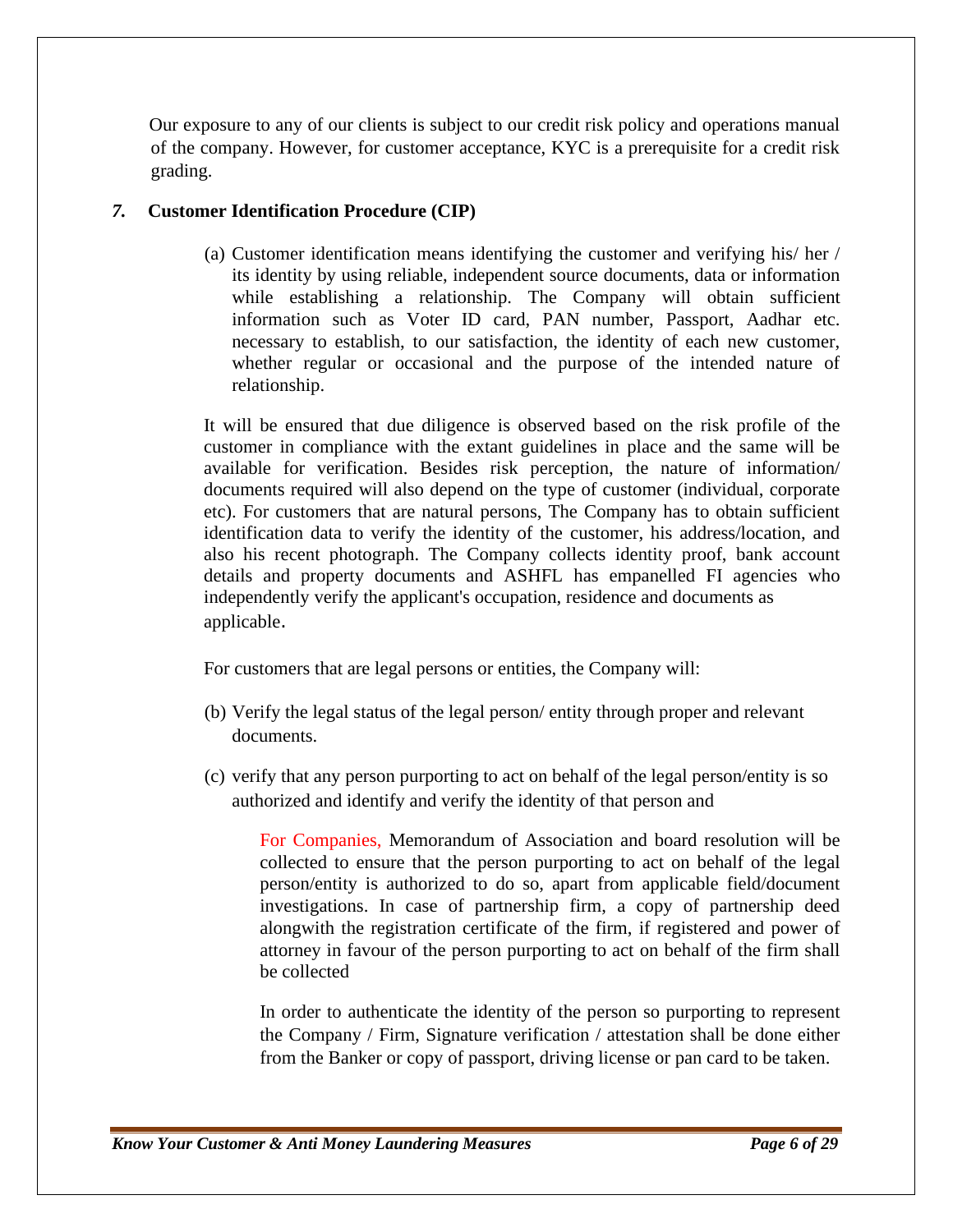- (d) Understand the ownership and control structure of the customer and determine who are the natural persons who ultimately control the legal person. For this The Company will collect Shareholding letter duly certified by the Company Secretary/company's Auditor/Chartered accountant and Necessary Resolution / authorization etc.
- (e) Due diligence for High risk customer identification will be as follows:
- (f) Non-resident customers, due diligence including email verification of employment of the customer, collection of a local Co-applicant OR power of attorney alongwith their identification proofs and verification of their residence/office will be done, if found necessary.
- (g) In case NRI customer is available in India in person for execution of documents, in absence of power of attorney, 2 local reference details along with their identification proofs will be collected.
- (h) High net worth individuals , with less than three years occupational track record due diligence including personal discussion with the applicant, analysis of bank statement and financial statements will be done, details of client profile, sources of fund will be obtained, if required.
- (i) Trusts, charities, NGOs and organizations receiving donations, as and when such cases are received due diligence to be undertaken as for other cases in the high risk categories.
- (j) Companies having close family shareholding or beneficial ownership, due diligence including personal discussion with the applicant will be done. In case of company's proportionate income being considered to the extent of the customer's Shareholding in the company- board resolution authorising the director(s) to sign on behalf of the company will be collected. Also signature verification of the person(s) issuing the board resolution will be collected, if necessary.
- (k) Firms with 'sleeping partners', due diligence including personal discussion with the applicant will be done. If income of the partnership firm is being considered then the Company will collect a letter signed by all the partners authorising the concerned partner(s) to sign on behalf of the partnership to be continued. Also signature verification of the person(s) issuing this authority letter will be collected, if necessary.
- (l) **Politically Exposed Persons** are individuals who are or have been entrusted with prominent public functions in a foreign country, e.g., Heads of States/Governments, senior politicians, senior government/judicial/military officers, senior executives of state-owned corporations, important political party officials, etc. The above norms may also be applied to the accounts of the family members or close relatives of PEPs

**Note:** Sufficient information should be gathered on any person/Customer of this category intending to establish a relationship and diligently check the information available on the person in the public domain.

**Further acquisition of above category shall be subject to procedures as** clearly spelt out under point No. 7 in Customer Acceptance Policy (CAP)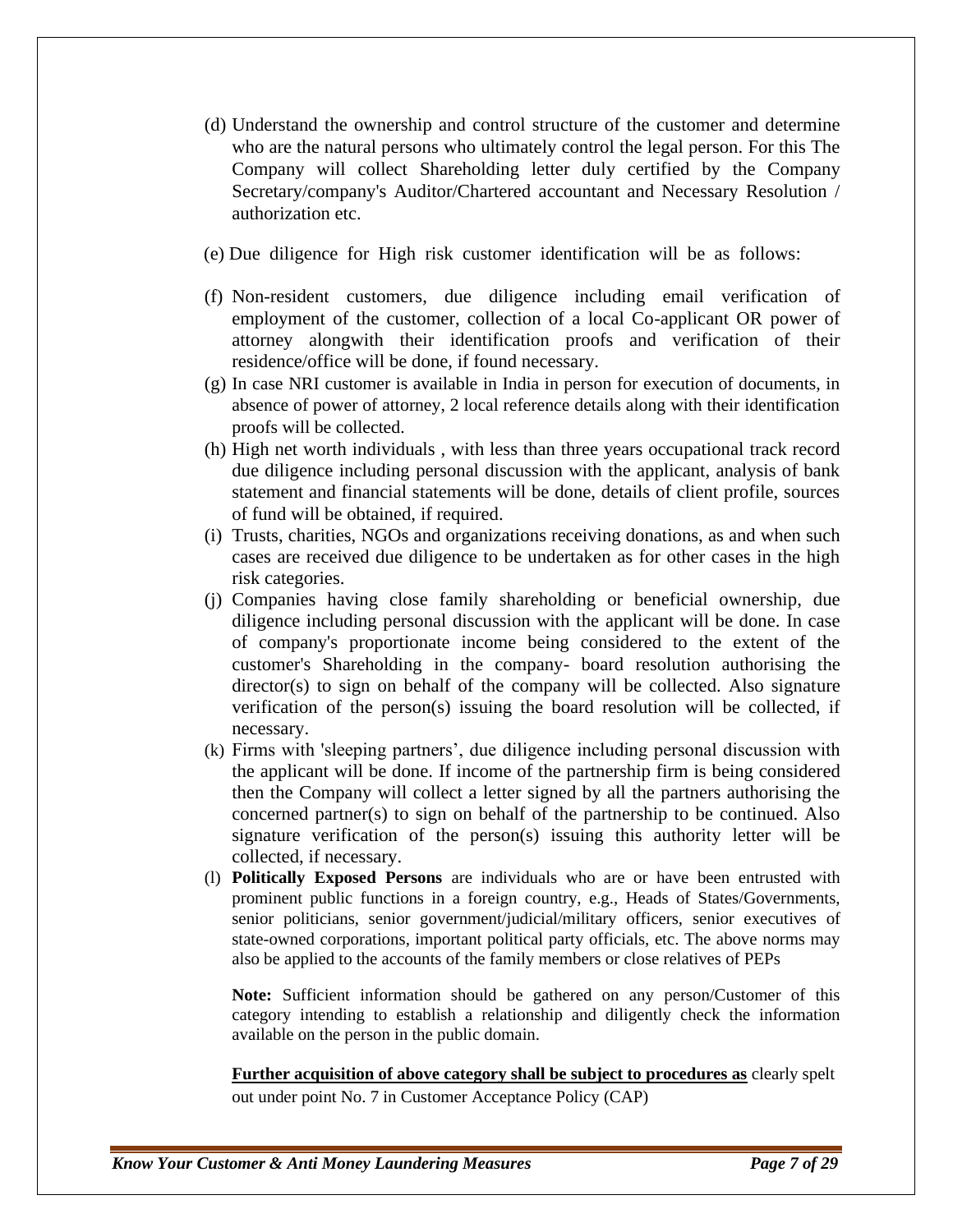- (m) Non-face to face customers, due diligence including telephonic/personal discussions be done, if required. Information from reliable sources will be obtained for establishing the existence of the person.
- (n) Those with dubious reputation as per public information available, etc. If found dubious then the case will not be entertained.
- (o) **Customer identification requirements in respect of a few typical cases**, especially, legal persons requiring an extra element of caution are given below:

#### **(p) Trust Nominee or Fiduciary Accounts :**

There exists the possibility that trust/nominee or fiduciary accounts can be used to circumvent the customer identification procedures. Hence, as and when such cases are received, the Company will determine whether the customer is acting on behalf of another person as trustee/nominee or any other intermediary. If so, the Company may insist on receipt of satisfactory evidence of the identity of the intermediaries and of the persons on whose behalf they are acting, as also obtain details of the nature of the trust or other arrangements in place. In the case of a 'foundation', steps will be taken to verify the founder managers/directors and the beneficiaries, if defined.

#### **(q) Accounts of companies and firms**

The Company will be careful while processing the cases of business entities especially to establish that individuals are not using those entities for maintaining accounts with it. The Company shall seek information, if required, on the control structure of the entity, source of funds and the natural persons who carry a controlling interest in the management. These requirements may be moderated as per our credit risk policy and guidelines of the operations manual, for e.g. in the case of a public company it will not be necessary to identify all the shareholders.

#### **(r) Client accounts opened by professional intermediaries**

When the Company has knowledge or reason to believe that the client account opened by a professional intermediary like Direct Selling Agent or Direct selling team or any other sales intermediary by whatever name called is on behalf of a single client, that client will be identified. Where the Company relies on the 'customer due diligence' (CDD) done by an intermediary like Field investigation agency or technical agency or lawyer or any other operation processing intermediary by whatever name called, the Company will ensure that the intermediary is having a bonafide identity with an established track record.

#### **(s) Accounts of Politically Exposed Persons (PEPs).**

#### **A). Customer Screening :**

The Company shall verify the identity of the person and seek information about the source of fund before accepting PEP as a customer / depositor.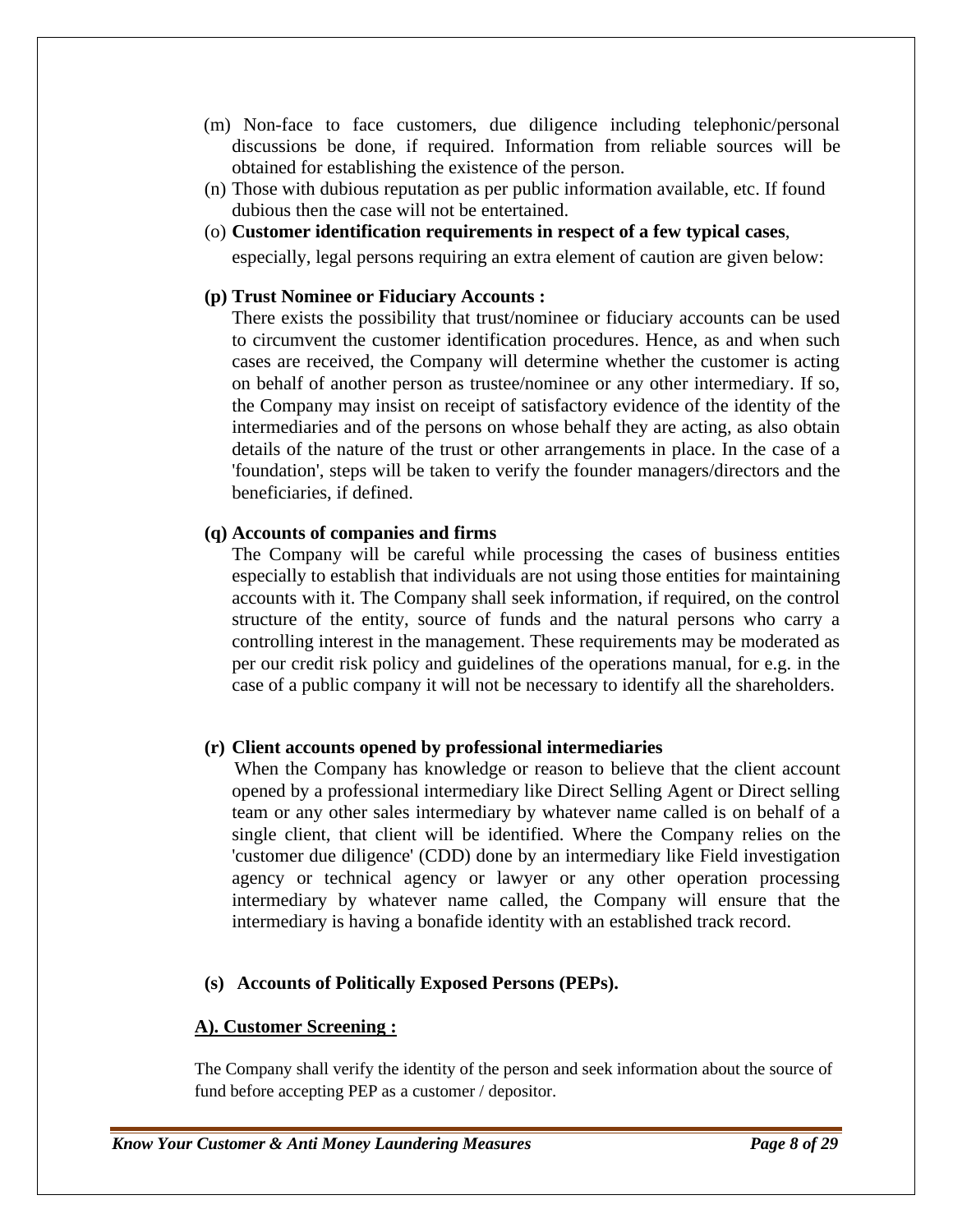Particularly for on boarding the loan customers, the Company shall have a risk based approach which includes the following:

- (t) Customers falling under PEP shall be categorized as High Risk category
- (u) Enhanced customer profiling will be done on customer's identity, social/financial status, and nature of business activity, and information about the clients' business and their location etc. including beneficiary interest & end use of funds.

The risk assessment procedure begins with screening of the name/s of the Customers against the screening list maintained by the Company in form of Internal De duplication check (Dedupe), the reports and guidance notes on KYC/AML issued by the regulatory authority.

#### **B). Sanctioning Procedure :-**

- (v) PEPs case should be classified under separate PEP flagging and to process the case than risk assessment should be done by Head office Credit and Controllership team.
- (w) MD approval & Positive FI should be taken prior to sanctioning the case.

#### **C) Transaction Monitoring :-**

Ongoing monitoring is an essential element of effective KYC procedures. Effective control and reduction of risks is possible only if there is a clear understanding of the normal and reasonable activity of the Customer. This would in turn enable the Company to identify the Transactions that fall outside the regular pattern of activity.

#### **Following are some types of Transactions which should be closely monitored:**

- (x) All complex, unusually large Transactions and all unusual patterns which have no apparent economic or visible lawful purpose.
- (y) Cash Transaction in account:
- (z) Transactions that involve large amounts of cash inconsistent with the normal and expected activity of the Customer.
- **(aa)** Transactions involving cash of Rs.10 lakh and above.

Enhanced Monitoring shall include

| (a) Monitoring of accounts performance     | By Risk Department       |
|--------------------------------------------|--------------------------|
| (b) Renewal of $KYC - after every 3 years$ | By Operations Department |

#### **(bb) Accounts of non-face-to face customers:**

In the case of non-face-to-face customers, apart from applying the usual customer identification procedures, the Company will do telephonic/personal discussion with the applicant, if necessary. Applicant will be met by the Sales representative of the Company and will fill up the meeting sheet on that basis to mitigate the higher risk involved, as applicable. Certification of all the documents presented may be insisted upon and, if necessary, additional documents may be called for and applicable verification of these documents will be done. In the case of cross-border customers, there is the additional difficulty of matching the customer with the documentation and the Company may have to rely on third party certification/introduction. In such cases, it will be ensured that

*Know Your Customer & Anti Money Laundering Measures Page 9 of 29*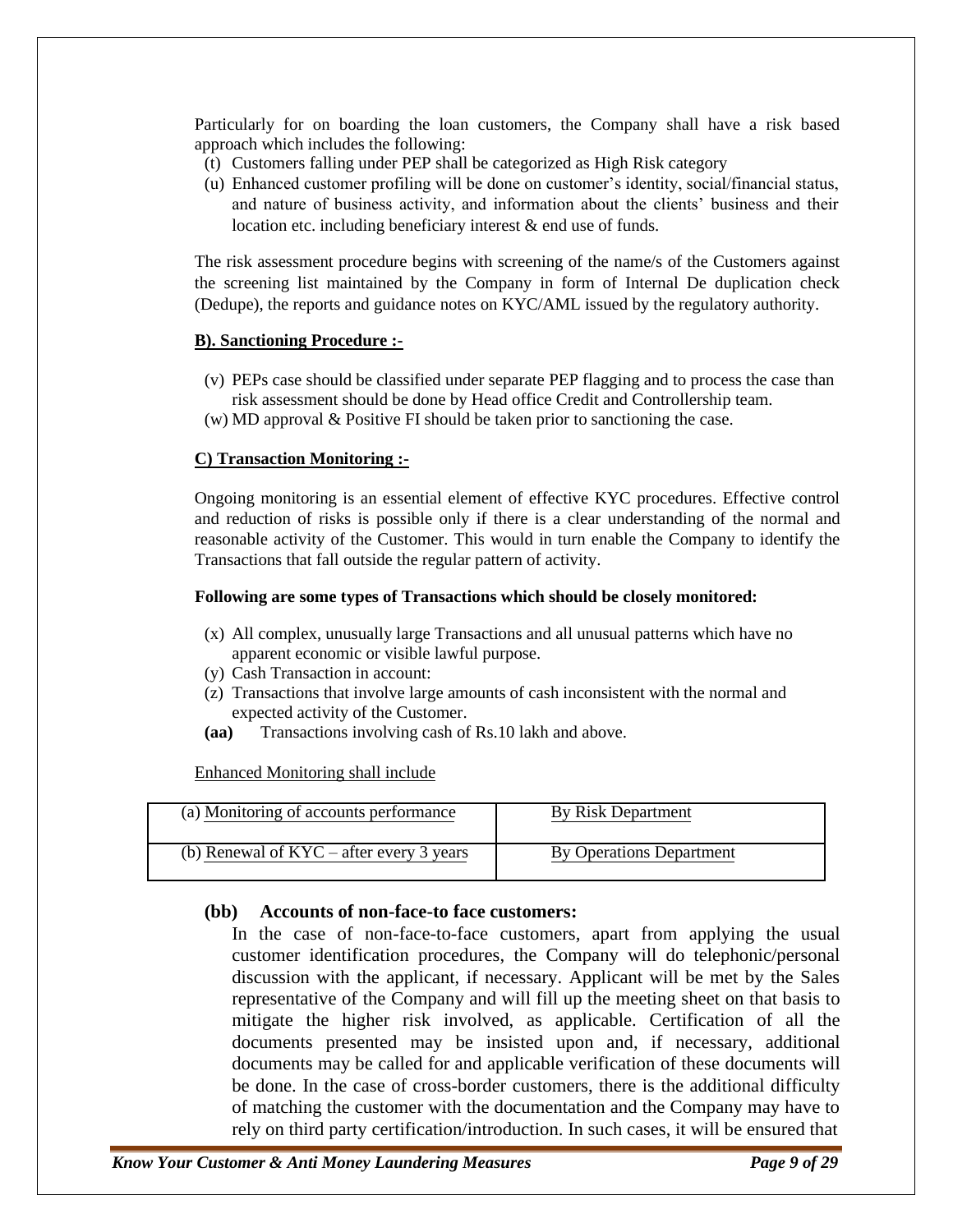generally the third party is a regulated and/or supervised entity with an established track record. Hence apart from the existing due diligence for such customers The Company may take resident Indian Co-applicant as a party to the loan proposal or a local resident guarantor to the loan with identity verification.

An indicative list of the nature and type of documents that may be relied upon for customer identification is given in the **Annexure I.**

#### *8.* **Monitoring of Transactions**

- (a) Ongoing monitoring is an essential element of effective KYC procedures. Since The Company is a housing finance company and all our loans are tenure based with a fixed/variable installment paid through electronic clearing system (ECS) mandate or postdated cheques our monitoring structure will be relevant to our nature of operations. The Company will pay special attention to all unusually large transactions involving large cash and the Company has introduced cash transaction reporting system above Rupees ten lakh. Risk categorization as is mentioned in this policy may be updated as and when required by the management. In case of overdue/default accounts where there is scope for meeting or vetting the profile of this customer again, due diligence if found necessary will be carried out. Subsequent to our sanction, during the period of part disbursement till full disbursement if any unusual transaction/development comes to our knowledge relating to money laundering the same will be verified and notified as required, The Company will ensure that a record of transactions in the accounts is preserved and maintained as required in terms of section 12 of the PML Act, 2002. The Company will ensure that transactions of suspicious nature as defined in Annexure II and/or any other type of transaction notified under section 12 of the PML Act, 2002, is reported to the appropriate law enforcement authority, as and when detected by our officials through the Principal Officer.
- (b) The Company will maintain proper record in accordance with the PML Act, 2002, of all cash transactions (deposits and withdrawals) of Rupees Ten Lakh and above. As a matter of policy, the Company does not accept deposits in cash over Rupees Ten Lakh, No loan is disbursed in cash and No monthly installment above Rupees Ten Lakh is accepted in cash. Any transactions of suspicious nature as per **Annexure II** are to be reported to the Principal Officer immediately. In addition thereto, the Braches shall on monthly basis furnish a certificate to the Principal Officer evidencing that neither such prohibited transactions and/nor cash transaction as specified in the policy have taken place.
- (c) The Company and all its Branches / Offices while reporting the STR shall be guided by and follow the guidelines as specified in the *'Guidance Note on Effective Process of STRs Detections And Reporting for Housing Finance Sector, i*ssued by Financial Intelligence Unit – India (FIU)*,* Ministry of Finance in consultation with National Housing Bank dated  $30<sup>th</sup>$  December, 2015. The Red Flag Indicators (RFI) / Parameters for, STR identification as specified in the subject guidance note being made part of this Policy as **Annexure III** for reporting of STRs.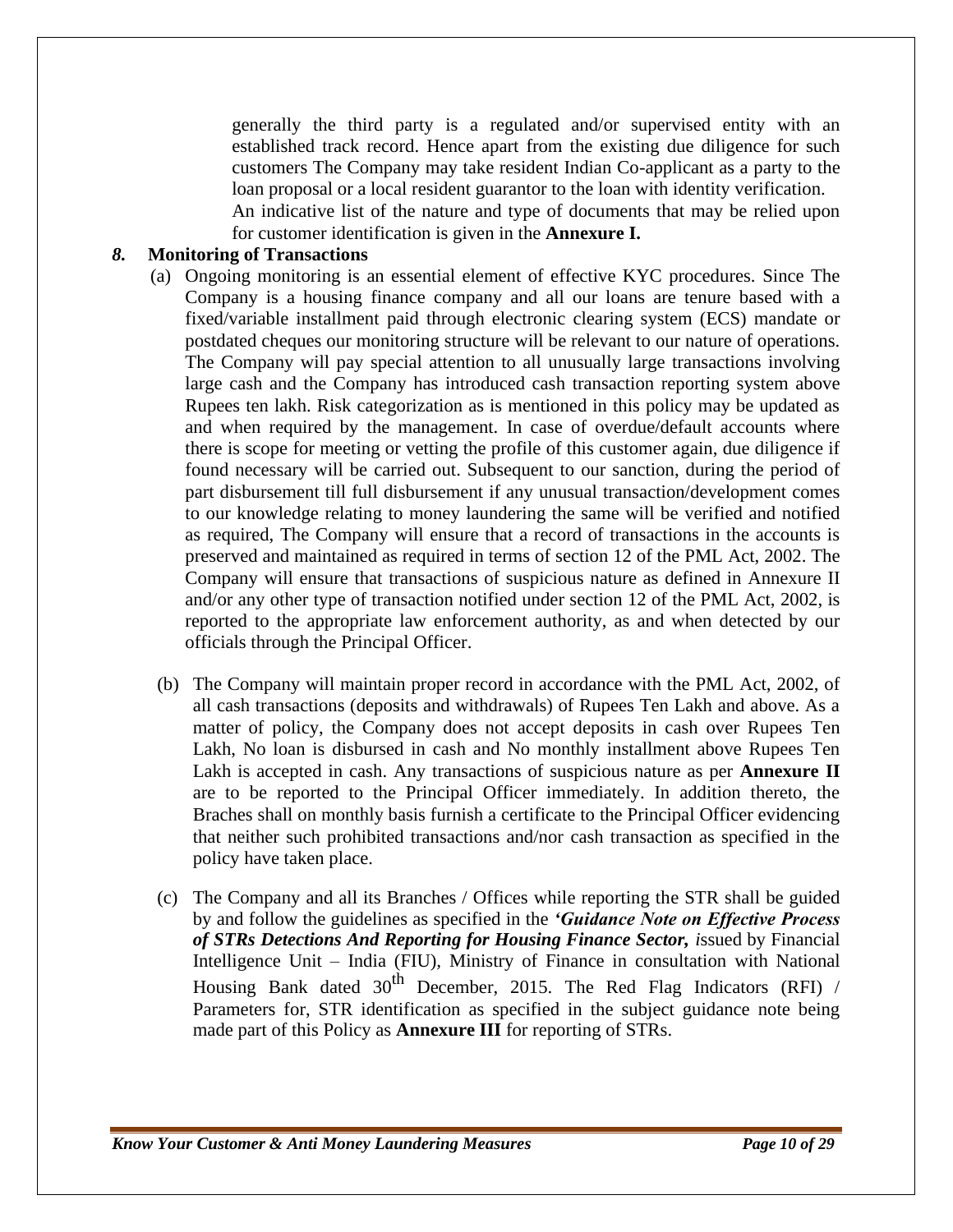#### *9.* **Risk Management**

#### **(a) Internal Audit** :

The Company's internal audit department will evaluate and ensure adherence to the KYC policies and procedures. As a general rule, the compliance function will provide an independent evaluation of the Company's own policies and procedures, including legal and regulatory requirements. Internal Auditors may specifically check and verify the application of KYC procedures at the branches and comment on the lapses observed in this regard. The compliance in this regard will be put up before the Audit Committee of the Board along with their normal reporting frequency. A compliance conformation from Branch will be obtained by the Principal Officer.

#### **(b) Employee Training :**

The Company will have an ongoing employee training program so that the members of the staff are adequately trained in KYC procedures. Training requirements will have different focuses for frontline staff, compliance staff and staff dealing with new customers so that all those concerned fully understand the rationale behind the KYC policies and implement them consistently.

#### **(c) Customer Education :**

The Company will educate the customer on the objectives of the KYC programme so that customer understands and appreciates the motive and purpose of collecting such information.

#### **(d) Introduction of New Technologies:**

The Company will pay special attention to any money laundering threats that may arise from new or developing technologies including on-line transactions that may favour anonymity, and take measures, if needed, to prevent their use in money laundering schemes as and when online transactions are started /accepted by the Company.

#### **(e) KYC for the Existing Accounts:**

The Company will apply the KYC norms to the existing customers of loan accounts on the basis of materiality and risk envisaged by it for those existing loan accounts.

#### **(f) Non-Cooperation by the customer in respect of KYC norms:**

Where The Company is unable to apply appropriate KYC measures due to nonfurnishing of information and /or non-cooperation by the customer, The Company will follow up with the existing identified customers for KYC compliance, Closure decision if at all is required will depend upon our internal assessment and will be taken at a Senior Level of GM and above only after issuing due notice

*Know Your Customer & Anti Money Laundering Measures Page 11 of 29*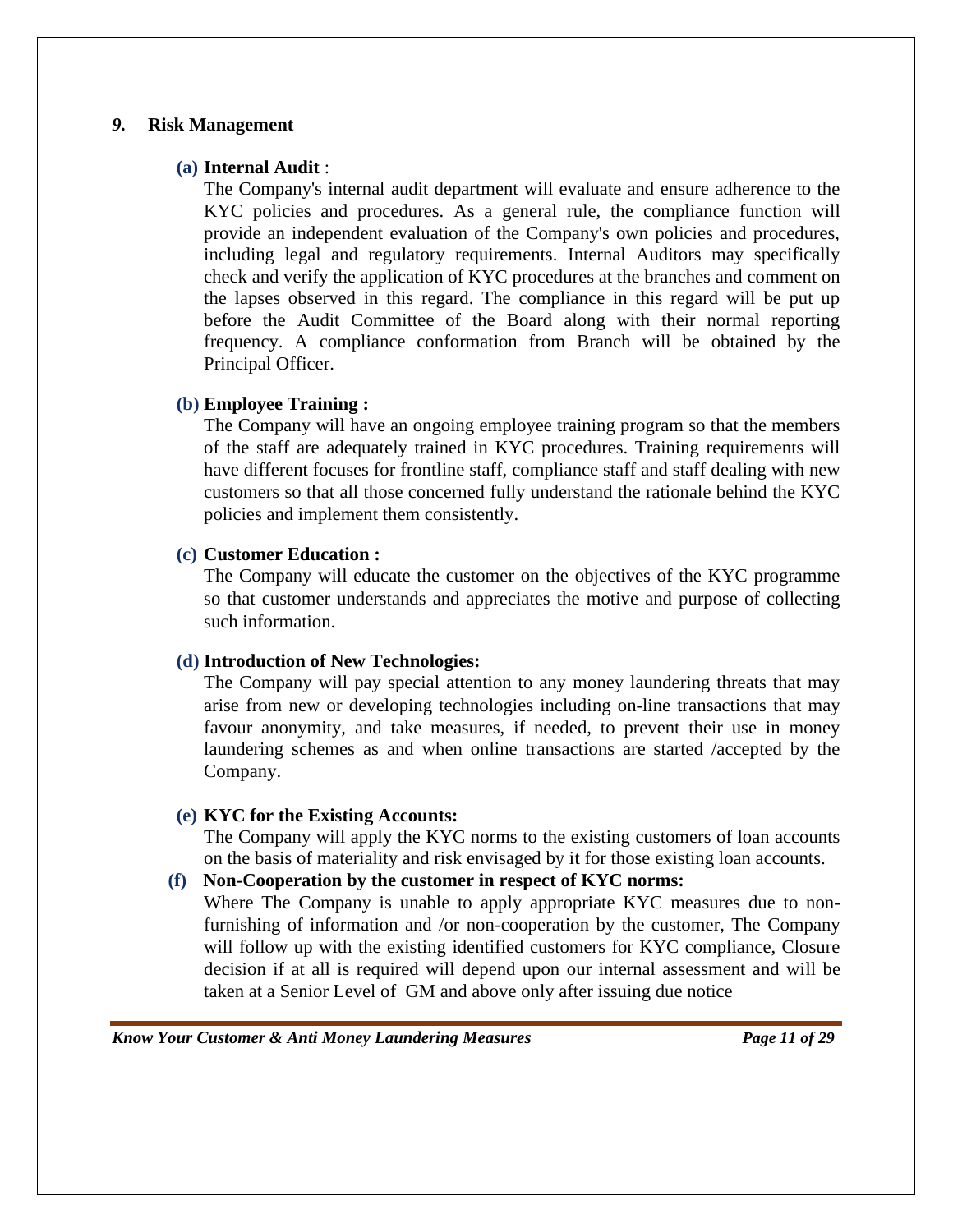to the customer explaining the reasons for taking such a decision.

**(g) Applicability to branches and subsidiaries outside India**

Not applicable.

#### **(h) Appointment of Principal Officer :**

The Company has designated Company Secretary, as 'Principal Officer.' Principal Officer is located at our Corporate Office and will be responsible for monitoring and reporting of all transactions and sharing of information as required under the law. He will maintain close liaison with enforcement agencies, HFCs and any other institution which are involved in the fight against money laundering and combating financing of terrorism. He will also ensure that there is proper system of fixing accountability for serious lapses and intentional circumvention of prescribed procedures and guidelines. However, any such action has to be documented and placed before the management committee of the company. Principal Officer will also report any unusual matter/information to the management committee of the company as and when it occurs.

#### **(i) Maintenance of Records of Transactions ( As per Rule 3 of the Prevention of Money Laundering Rules 2005) :**

The Company will maintain proper record of the under mentioned transactions:

- (i) All cash transactions of the value of more than rupees one million or its equivalent in foreign currency, though by policy the Company do not accept cash deposits in foreign currency.
- (ii) All series of cash transactions integrally connected to each other which have been valued below rupees one million or its equivalent in foreign currency where such series of transactions have taken place within a month.
- (iii) All cash transactions where forged or counterfeit currency notes or bank notes have been used as genuine and where any forgery of a valuable security has taken place; any such transactions
- (iv) All suspicious transactions as mentioned in **Annexure II**

#### **(j) Information to be preserved :**

The Company will maintain the following information in respect of transactions referred to in the preceding point on "Maintenance of records of transactions" (a) The nature of the transactions

- (b) The amount of transactions and currency in which it was denominated
- (c) The date on which the transaction was conducted and
- (d) Parties to the transactions

*Know Your Customer & Anti Money Laundering Measures Page 12 of 29*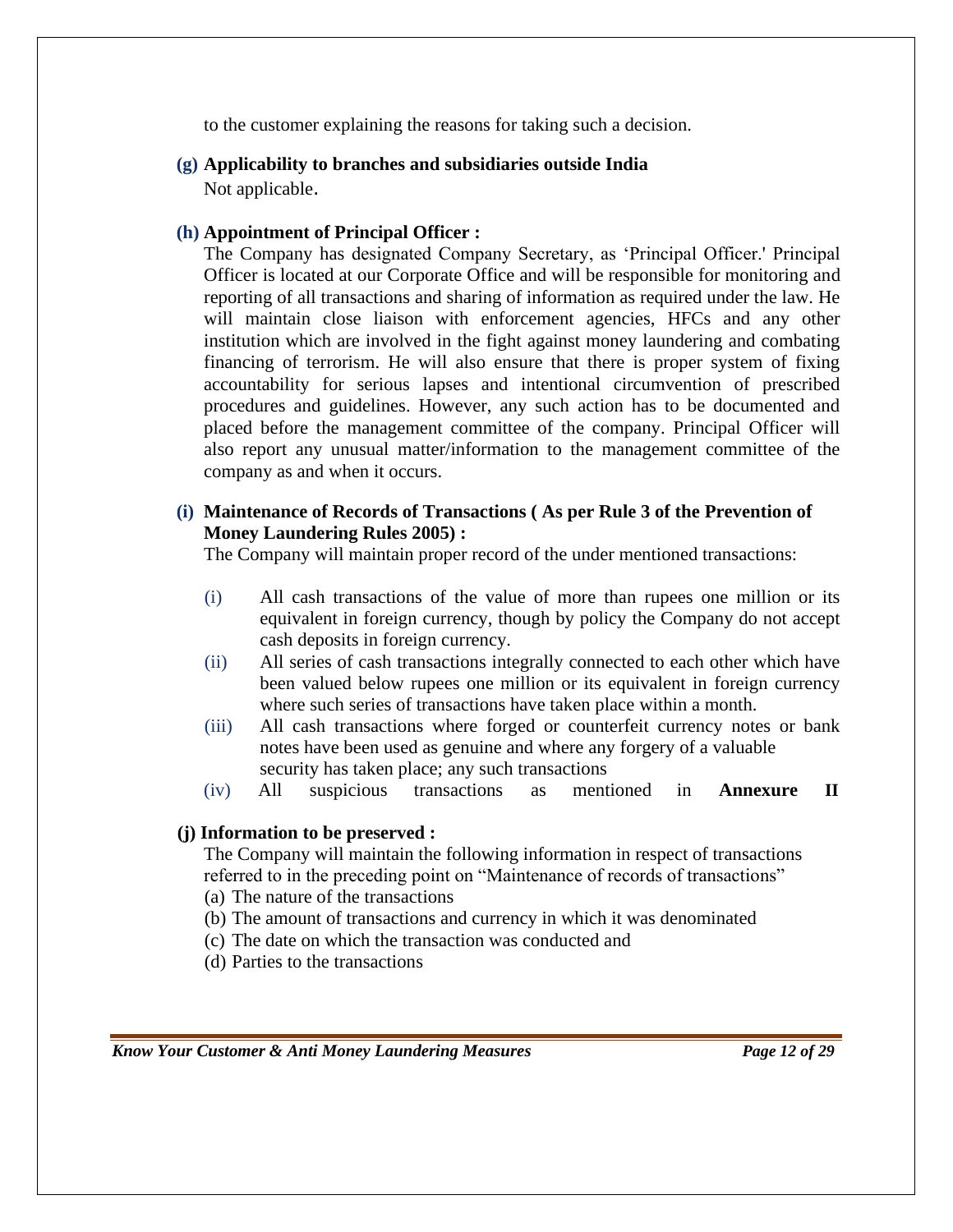**(k)** The Company sanctions and disburses files on the system; hence it has a system for proper maintenance and preservation of account information in a manner that allows data to be retrieved easily and quickly whenever required. However the Company will maintain account information for at least ten years from the date of cessation of transaction between the company and the client, all necessary records of transactions, both domestic or international, which will make available individual transactions (including the amounts and types of currency involved if any) so as to provide, if necessary, evidence for prosecution of persons involved in criminal activity.

The Company will ensure that records pertaining to the identification of the customer and his address (e.g. copies of documents like passports, identity cards, driving licenses, PAN, utility bills etc.) obtained while opening the account and during the course of business relationship, are properly preserved for at least ten years after the business relationship is ended. Apart from this, the application form, copy of loan agreement, NOC, other document either photocopy or cancelled original copy will be kept for next ten years after the full closure of the account. However, preservation and maintenance of the documents will be in paper form and a soft copy.

The identification of records and transaction data will be made available to the competent authorities upon request only through the principal officer under this policy with his approval.

#### (l) **Reporting to Financial Intelligence Unit – India**

The Principal officer will report information relating to cash and suspicious transactions if detected to the Director, Financial Intelligence Unit- India (FIU-IND) as advised in terms of the PMLA rules, in the prescribed formats as designed and circulated by NHB at the following address:

#### **Director, FIU-IND,**

Financial Intelligence Unit-India, 6<sup>th</sup> Floor, Hotel Samrat, Chanakyapuri New Delhi-110021

#### *10* **Miscellaneous**

**Compliance under Foreign Contribution (Regulation) Act, 1976**

**Not applicable**

*Know Your Customer & Anti Money Laundering Measures Page 13 of 29*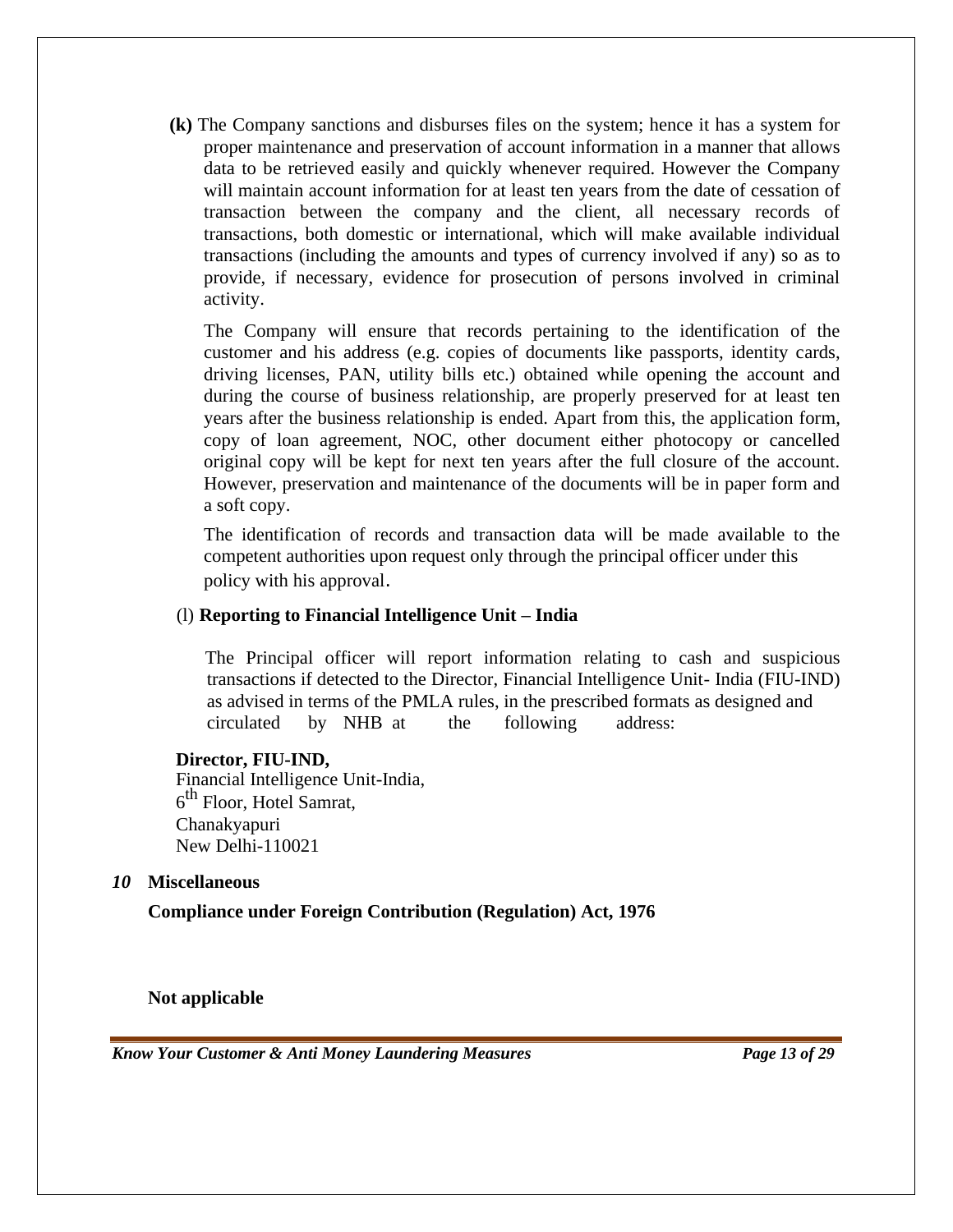# **Annexure I**

| <b>Documents (Certified Copy)</b>                                                                                                                                                                                                                                                                                                                                                                                                                                                                                                             |
|-----------------------------------------------------------------------------------------------------------------------------------------------------------------------------------------------------------------------------------------------------------------------------------------------------------------------------------------------------------------------------------------------------------------------------------------------------------------------------------------------------------------------------------------------|
| (i) Passport                                                                                                                                                                                                                                                                                                                                                                                                                                                                                                                                  |
| (ii) Pan Card                                                                                                                                                                                                                                                                                                                                                                                                                                                                                                                                 |
| (iii) Voter's Identity Card                                                                                                                                                                                                                                                                                                                                                                                                                                                                                                                   |
| (iv) Driving License                                                                                                                                                                                                                                                                                                                                                                                                                                                                                                                          |
| (v) Identity Card<br>(subject)<br>Company's<br>to                                                                                                                                                                                                                                                                                                                                                                                                                                                                                             |
| satisfaction                                                                                                                                                                                                                                                                                                                                                                                                                                                                                                                                  |
| (vi) Letter from a recognized public authority or                                                                                                                                                                                                                                                                                                                                                                                                                                                                                             |
| public servant verifying the identity and                                                                                                                                                                                                                                                                                                                                                                                                                                                                                                     |
| residence of the customer to the satisfaction                                                                                                                                                                                                                                                                                                                                                                                                                                                                                                 |
| of the Company                                                                                                                                                                                                                                                                                                                                                                                                                                                                                                                                |
| (vii) Aadhar                                                                                                                                                                                                                                                                                                                                                                                                                                                                                                                                  |
| No other document will be accepted as Officially<br>Valid Documents (OVD) for ID proof. In view of the<br>change in the definition of 'Officially Valid<br>Documents,' henceforth, only the documents<br>mentioned in the revised PML Rules would be<br>accepted. The Company does not have any discretion<br>to accept any other document for this purpose.                                                                                                                                                                                  |
| Further, in addition to the above documents the<br>Company shall also accept the below mentioned                                                                                                                                                                                                                                                                                                                                                                                                                                              |
| documents as proof of identity and address:                                                                                                                                                                                                                                                                                                                                                                                                                                                                                                   |
| I.<br>E-KYC<br>services<br>of<br>Unique<br>of India<br>Identification Authority<br>(UIDAI) – through which the<br>information containing demographic<br>details and photographs is made<br>available from UIDAI as a result of<br>e-KYC process through Aadhaar<br>based One Time Pin (OTP).<br>However, for the purpose the<br>individual / customer has to<br>authorize the UIDAI by explicit<br>consent to release his / her identity /<br>biometric<br>address<br>through<br>identification<br>to the<br>Company's<br>branches / offices. |
|                                                                                                                                                                                                                                                                                                                                                                                                                                                                                                                                               |

# **CUSTOMER IDENTIFICATION PROCEDURE FEATURES TO BE VERIFIED AND DOCUMENTS THAT MAY BE OBTAINED FROM CUSTOMERS**

*Know Your Customer & Anti Money Laundering Measures Page 14 of 29*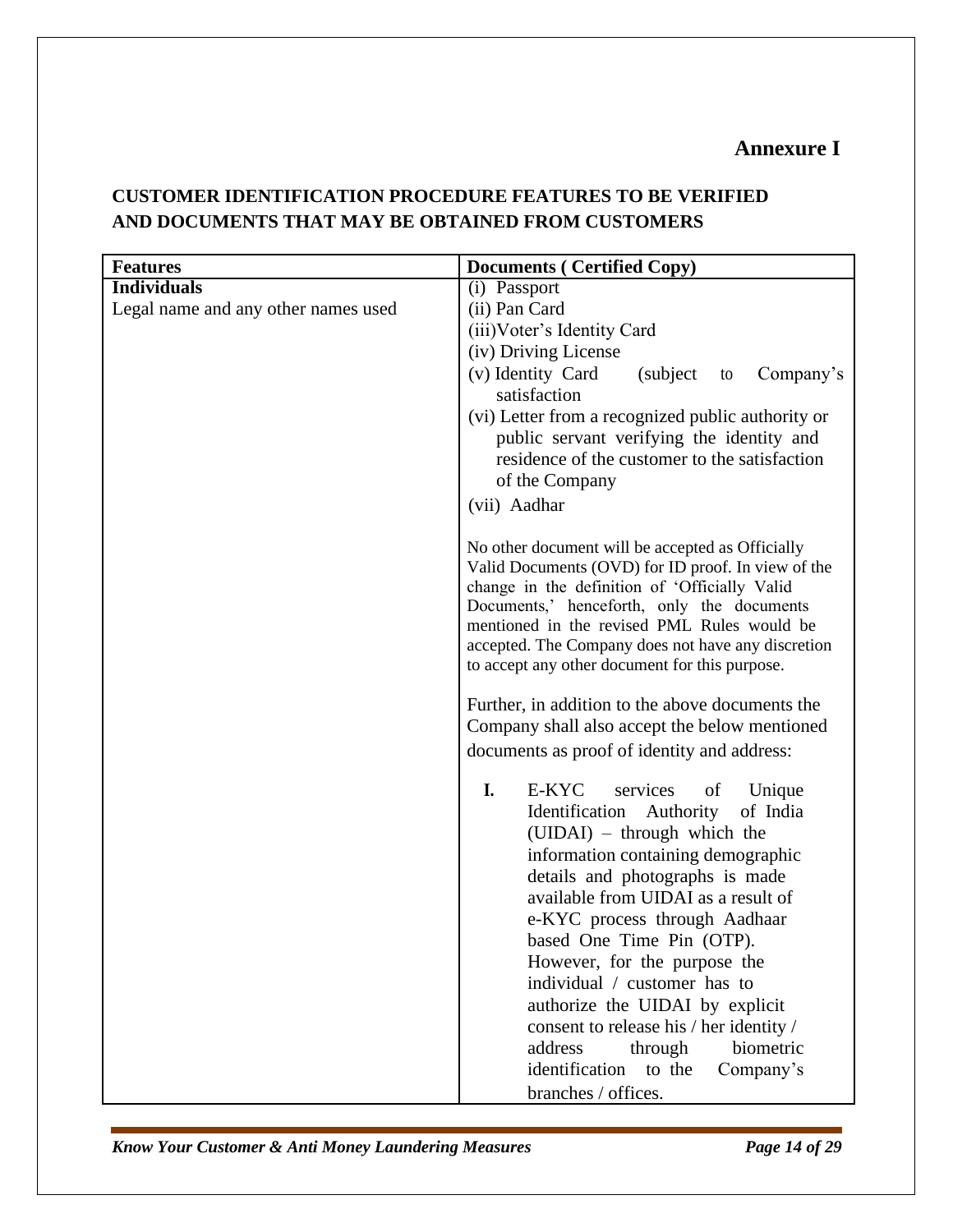|                                     | II.<br>e-Aadhar downloaded from UIDAI<br>website, subject to the following : |
|-------------------------------------|------------------------------------------------------------------------------|
|                                     | a) If the prospective customer<br>knows only his / her Aadhaar               |
|                                     | number, the Company may                                                      |
|                                     | print the prospective                                                        |
|                                     | customer's e-Aadhaar letter                                                  |
|                                     | in its branch/ office directly                                               |
|                                     | from the UIDAI portal; or                                                    |
|                                     | adopt e-KYC procedure as<br>mentioned in paragraph I                         |
|                                     | above;                                                                       |
|                                     | b) If the prospective customer                                               |
|                                     | carries a copy of the e-                                                     |
|                                     | Aadhaar<br>downloaded                                                        |
|                                     | elsewhere, the Company may                                                   |
|                                     | print<br>the<br>prospective<br>customer's e-Aadhaar letter                   |
|                                     | in its branch/office directly                                                |
|                                     | from the UIDAl portal; or                                                    |
|                                     | adopt e-KYC procedure as                                                     |
|                                     | mentioned in I above; or                                                     |
|                                     | confirm identity and address                                                 |
|                                     | of<br>the<br>resident<br>through                                             |
|                                     | simple authentication service<br>of UIDAI.                                   |
|                                     | Physical Aadhaar card/ letter issued<br>Ш.                                   |
|                                     | by UIDAI containing the details of                                           |
|                                     | name, address and Aadhaar number<br>received through post.                   |
|                                     |                                                                              |
| Correct permanent address for proof | (i) Telephone bill                                                           |
| of residence of individuals         | (ii) Account Statement                                                       |
|                                     | (iii) Letter from any recognized public authority.                           |
|                                     | (iv) Electricity bill<br>(v) Ration Card                                     |
|                                     | (vi) Aadhaar card.                                                           |
|                                     | (vii) Letter from Employer (Signed by                                        |
|                                     | HR/Proprietor / Owner), subject to                                           |
|                                     | satisfaction of the Company.                                                 |
|                                     | (viii) Any one documents which the customer                                  |
|                                     | provides to the satisfaction of the Company                                  |

*Know Your Customer & Anti Money Laundering Measures Page 15 of 29*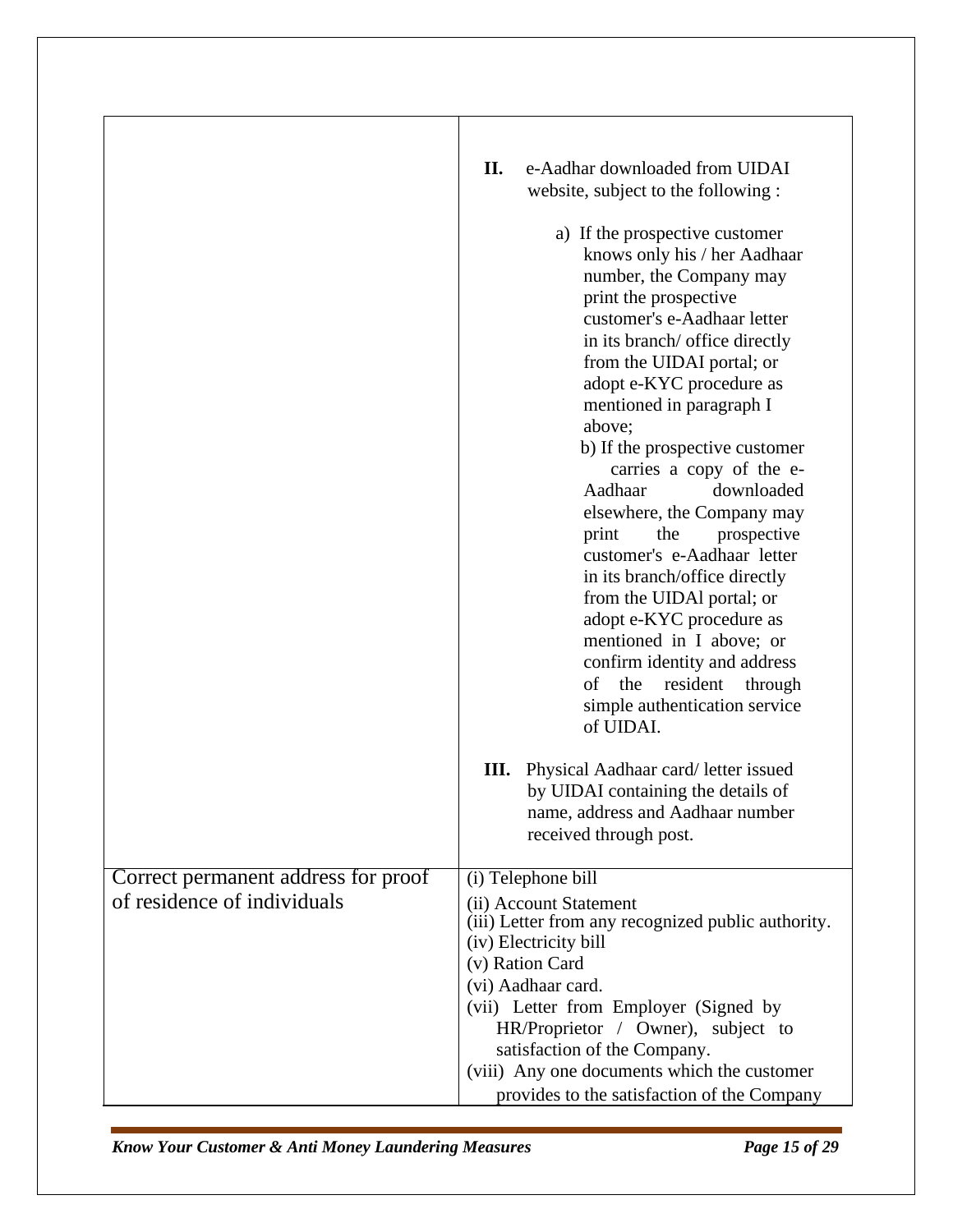| <b>Companies</b><br>- Name of the company<br>- Principal place of business<br>- Mailing address of the company<br>- Telephone/Fax Number | will suffice, which may include the following<br>a) Leave & License Agreement or Rent<br>Agreement having the validity as on date<br>of entering into a relationship with the<br>Company;<br>b) Piped Gas Connection Bill/Post Paid<br>Mobile Bill (carrying the present address<br>of the customer, provided that the said<br>bills are not older than 3 months);<br>c) A person not having an address proof in<br>his/her own name may provide an address<br>proof (as accepted by the Company) of<br>any close relative (e.gSpouse, son,<br>daughter, parents) supported by a<br>document establishing their relationship<br>Card, Passport, Birth<br>(e.g. PAN)<br>etc.)<br>Certificate.<br>supported<br>with a<br>declaration that the said customer is<br>residing with the relative whose address<br>proof is being provided to the Company;<br>d) Acceptance of notarized affidavit as<br>address proof in the rural areas.<br>(i) Certificate of incorporation and Memorandum $\&$<br><b>Articles of Association</b><br>(ii) Resolution of the Board of Directors to open<br>an account and identification of those who<br>have authority to operate the account.<br>(iii) Power of Attorney granted to its managers,<br>officers or employees to transact business on<br>its behalf<br>(iv) Copy of PAN allotment letter |
|------------------------------------------------------------------------------------------------------------------------------------------|------------------------------------------------------------------------------------------------------------------------------------------------------------------------------------------------------------------------------------------------------------------------------------------------------------------------------------------------------------------------------------------------------------------------------------------------------------------------------------------------------------------------------------------------------------------------------------------------------------------------------------------------------------------------------------------------------------------------------------------------------------------------------------------------------------------------------------------------------------------------------------------------------------------------------------------------------------------------------------------------------------------------------------------------------------------------------------------------------------------------------------------------------------------------------------------------------------------------------------------------------------------------------------------------------------------------------------|
|                                                                                                                                          | (v) Copy of the telephone bill                                                                                                                                                                                                                                                                                                                                                                                                                                                                                                                                                                                                                                                                                                                                                                                                                                                                                                                                                                                                                                                                                                                                                                                                                                                                                                     |
| <b>Partnership Firms</b>                                                                                                                 | (i) Registration certificate, if registered                                                                                                                                                                                                                                                                                                                                                                                                                                                                                                                                                                                                                                                                                                                                                                                                                                                                                                                                                                                                                                                                                                                                                                                                                                                                                        |
| - Legal name                                                                                                                             | (ii) Partnership deed<br>(iii) Power of Attorney granted to a partner or an<br>employee of the firm to transact business on                                                                                                                                                                                                                                                                                                                                                                                                                                                                                                                                                                                                                                                                                                                                                                                                                                                                                                                                                                                                                                                                                                                                                                                                        |
| - Address                                                                                                                                | its behalf<br>(iv) Any officially valid document identifying the                                                                                                                                                                                                                                                                                                                                                                                                                                                                                                                                                                                                                                                                                                                                                                                                                                                                                                                                                                                                                                                                                                                                                                                                                                                                   |
| - Names of all partners and their addresses-                                                                                             | partners and the persons holding the Power<br>of Attorney and their addresses                                                                                                                                                                                                                                                                                                                                                                                                                                                                                                                                                                                                                                                                                                                                                                                                                                                                                                                                                                                                                                                                                                                                                                                                                                                      |
| -Telephone numbers of the firm and partners                                                                                              | (v) Telephone bill in the name of firm/partners                                                                                                                                                                                                                                                                                                                                                                                                                                                                                                                                                                                                                                                                                                                                                                                                                                                                                                                                                                                                                                                                                                                                                                                                                                                                                    |

*Know Your Customer & Anti Money Laundering Measures Page 16 of 29*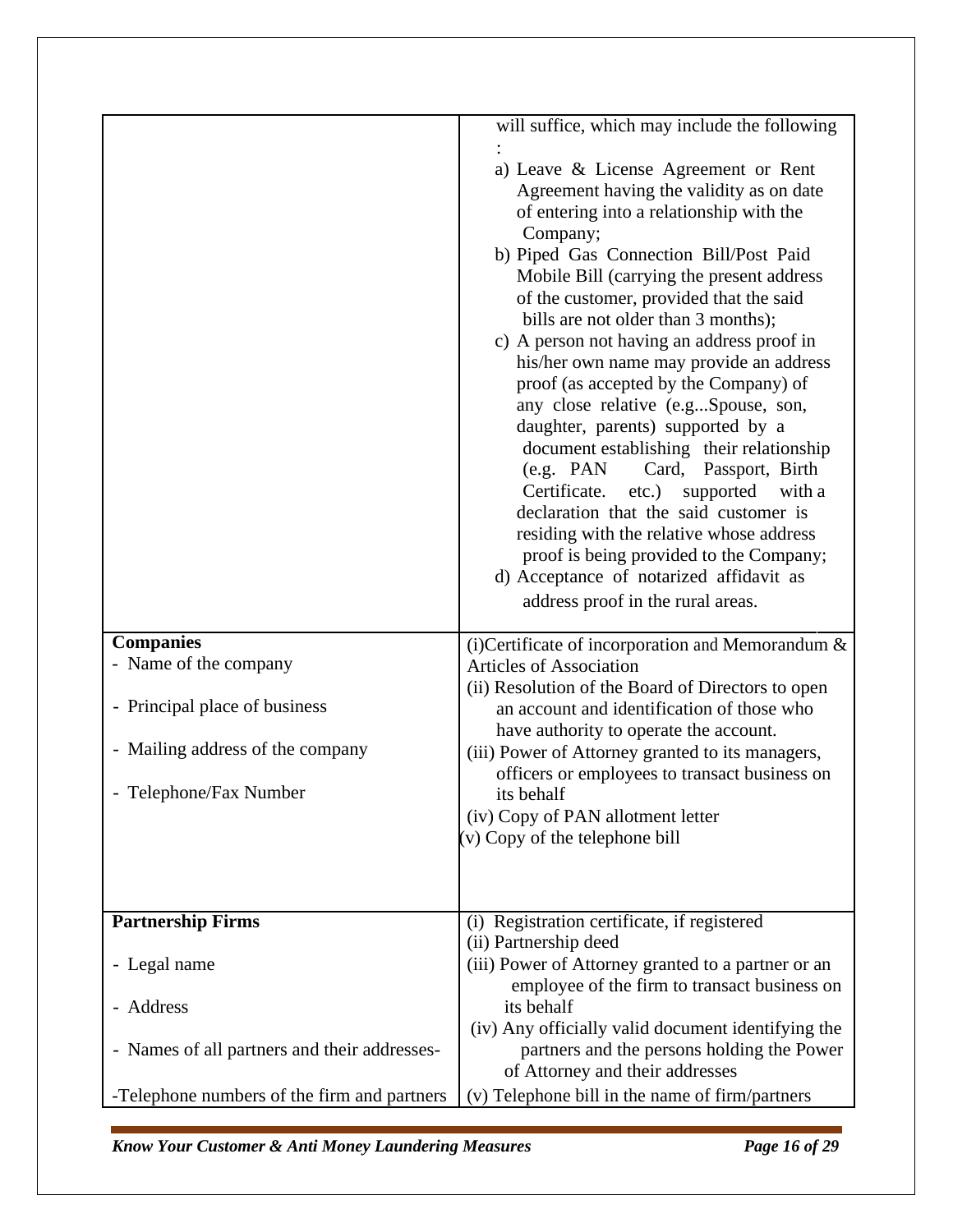| <b>Trusts &amp; Foundations</b>              | (i) Certificate of registration, if registered      |
|----------------------------------------------|-----------------------------------------------------|
|                                              | (ii) Power of Attorney granted to transact business |
| - Names of trustees, settlers, beneficiaries | on its behalf                                       |
| and signatories                              | (iii) Any officially valid document to identify the |
|                                              | trustees, settlers, beneficiaries and those         |
| - Names and addresses of the founder, the    | holding Power of Attorney, founders/                |
| managers/directors and the beneficiaries     | managers/ directors and their addresses             |
| Telephone/fax numbers                        | (iv) Resolution of the managing body of the         |
|                                              | foundation/association                              |
|                                              | (v) Telephone bill                                  |

## **NOTE** :

It is herewith clarified that if the address provided by the customer(s) is the same on the document submitted for identify proof, the subject document may be accepted as a proof of both identity and address. However, if the current address mentioned by the customer is different from the address indicated on the document submitted for proof of identity, a separate proof of address should be obtained as per the list of documents mentioned above.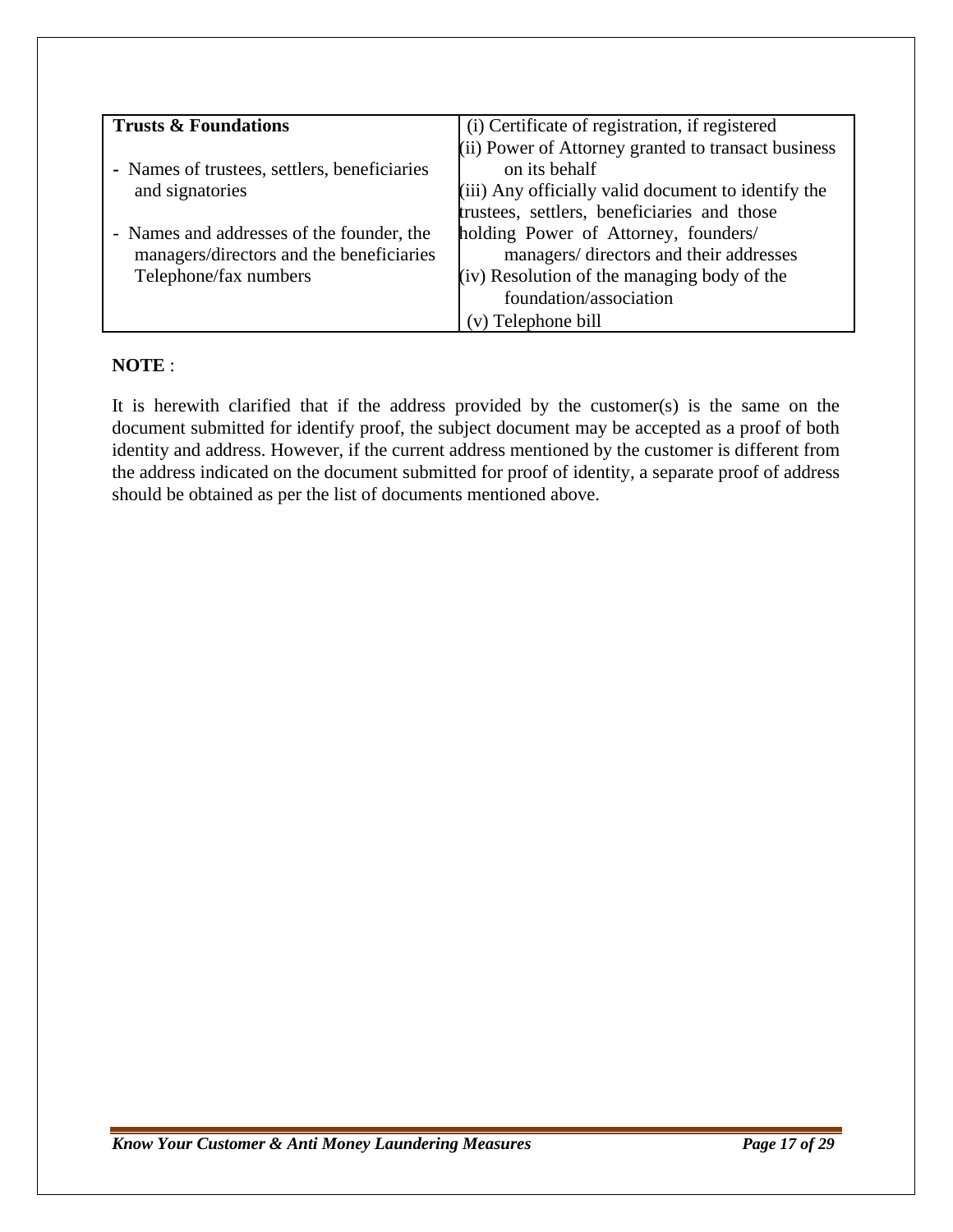# **Annexure II**

## **LIST OF SUSPICIOUS TRANSACTIONS PERTAINING TO HOUSING LOANS:**

- a. Customer is reluctant to provide information, data, documents;
- b. Submission of false documents, data, purpose of loan, details of accounts;
- c. Refuses to furnish details of source of funds by which initial contribution is made, sources of funds is doubtful etc;
- d. Reluctant to meet in person, represents through a third party/Power of Attorney holder without sufficient reasons;
- e. Approaches a branch/office of a HFC, which is away from the customer's residential or business address provided in the loan application, when there is HFC branch/office nearer to the given address;
- f. Unable to explain or satisfy the numerous transfers in the statement of account/ multiple accounts;
- g. Initial contribution made through unrelated third party accounts without proper justification;
- h. Availing a top-up loan and/or equity loan, without proper justification of the end use of the loan amount;
- i. Suggesting dubious means for the sanction of loan;
- j. Where transactions do not make economic sense;
- k. There are reasonable doubts over the real beneficiary of the loan and the flat to be purchased;
- l. Encashment of loan amount by opening a fictitious bank account;
- m. Applying for a loan knowing fully well that the property/dwelling unit to be financed has been funded earlier and that the same is outstanding;
- n. Sale consideration stated in the agreement for sale is abnormally higher/lower than what is prevailing in the area of purchase;
- o. Multiple funding of the same property/dwelling unit;
- p. Request for payment made in favour of a third party who has no relation to the transaction;
- q. Usage of loan amount by the customer in connivance with the vendor/builder/developer/broker/agent etc. and using the same for a purpose other than what has been stipulated.
- r. Multiple funding / financing involving NGO / Charitable Organization / Small / Medium Establishments (SMEs) / Self Help Groups (SHGs) / Micro Finance Groups (MFGs)
- s. Frequent requests for change of address;
- t. Overpayment of installments with a request to refund the overpaid amount.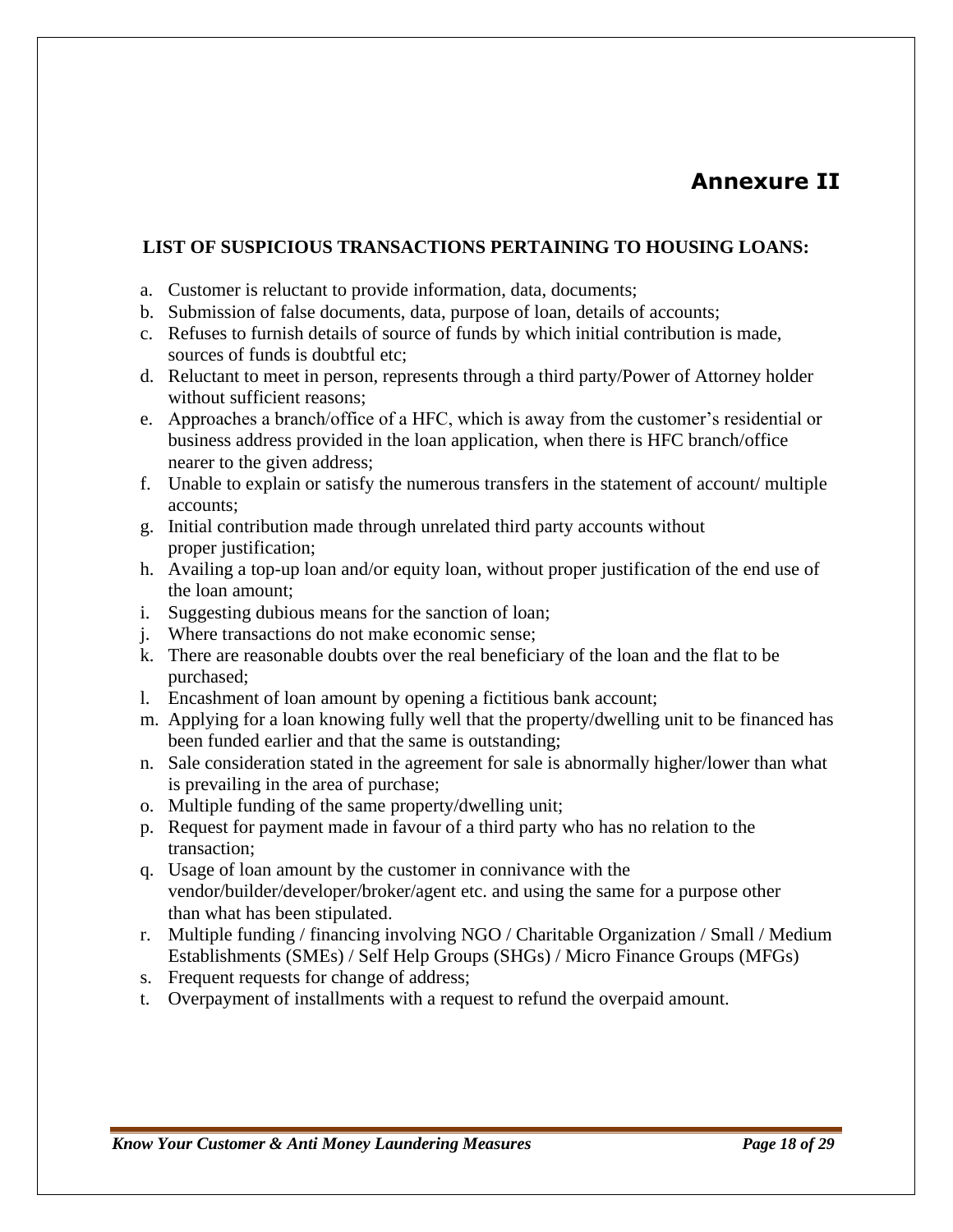# **Annexure III**

## **RED FLAGS / PARAMETERS TO IDENTIFY STR**

#### **List of RED FLAG INDICATORS (RFI) for STR identification:**

In order to facilitate an effective reporting regime of STRs by HFCs, the note identifies a list of RFIs that may be further identified as a Suspicious Transaction and then reported as a STR, upon due verification.

The RFIs are identified as situations that may be encountered by HFCs in particular and are categorized under the following broad categories:

- a. Customer Centric;
- b. Transaction / Loan Account Centric;
- c. Property / Property document Centric; and
- d. Cases (falling under a, b  $\&$  c above) that would require auto reporting
- e. List of RFIs pertaining to builder/project loans

As such the suggested RFIs are essentially situations that would require further analysis as they have the potential of being a STR. The Principal Officers are expected to sensitise the respective HFCs of the RFIs and should there be adequate justification, the RFIs may then be reported as STRs to the Principal Officer for further reporting to the FIU. Mere sighting of the enumerated situations is not expected to be reported as a STR on an "as is" basis as the same is in the nature of possible trigger of reporting as a STR and should be accordingly reported after adequate diligence and with proper justification.

As indicated above, the note also identifies situations that may generate Auto triggers within the system of a HFC which may automatically be referred to the respective Principal Officer for reporting as a STR.

*Know Your Customer & Anti Money Laundering Measures Page 19 of 29*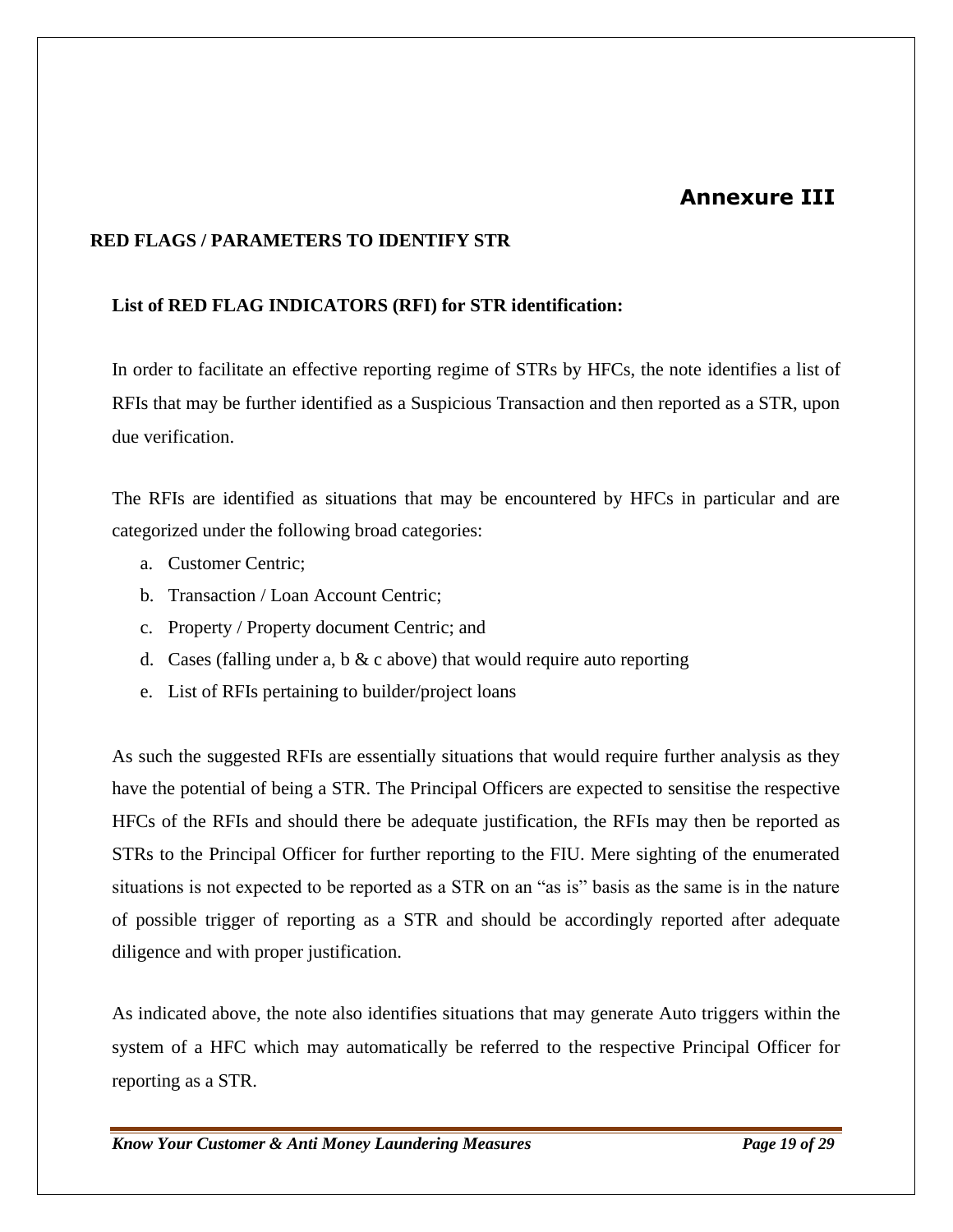There are certain parts (as specifically indicated) that would need to be assessed by each HFC, in lines of its business practises, and determine the point of trigger of the RFI for the said HFC. Upon such identification, all HFCs are expected to approve the RFIs by their Board and incorporate the same as a part of their respective KYC policy.

Thus in order to ensure effective reporting of STRs, the note identifies the following transactions/ situations as RFIs which (upon adequate diligence and justification) may be identified as a Suspicious Transaction and then onward reported as a STR.

| Sr. | <b>Sub-Category</b>         | <b>Types</b>                                                  |
|-----|-----------------------------|---------------------------------------------------------------|
| No. |                             |                                                               |
| 1.  | <b>Identity of Customer</b> | Submission of false Identification Documents.<br>a.           |
|     |                             | Customer holding multiple PAN.<br>b.                          |
|     |                             | Identification documents which could not be<br>$\mathbf{c}$ . |
|     |                             | verified within reasonable time or replaced with              |
|     |                             | another set of Identification documents.                      |
|     |                             | d. Accounts opened with names very close to other             |
|     |                             | reputed business entities.                                    |
|     |                             | Customer uses aliases and a variety of similar but<br>e.      |
|     |                             | different addresses.                                          |
|     |                             | Customer spells his or her name differently from<br>f.        |
|     |                             | one transaction to another, without justification.            |
|     |                             | Name of customer indicated differently in different KYC<br>g. |
|     |                             | documents enabling creation of multiple customer              |
|     |                             | identities.                                                   |
|     |                             | A customer/company who is reluctant or refuses to<br>h.       |
|     |                             | provide complete information, data, documents and             |
|     |                             | to reveal details about its activities or to provide          |
|     |                             | financial<br>related<br>statements<br>/Employment             |
|     |                             | documents / KYC documents.                                    |
|     |                             |                                                               |

**Part A: RFIs that are Customer Centric:**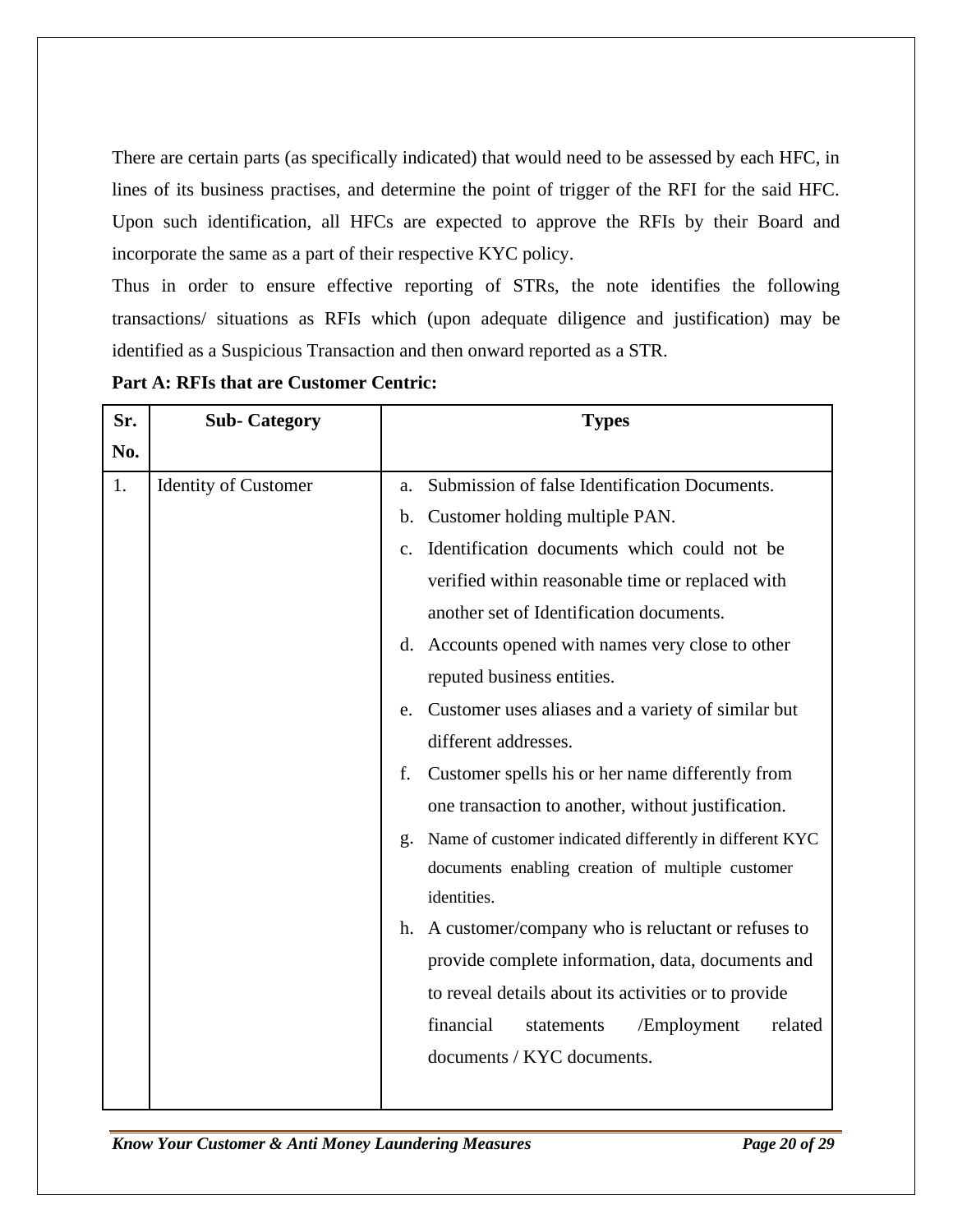| Doubt over the real beneficiary of the loan account<br>The customer is reluctant to meet in person,<br>i.<br>represents through a third party/Power of Attorney<br>holder without sufficient reasons.<br>The customer approaches a branch/office of a HFC,<br>$\dot{J}$ .<br>which is away from the customer's residential or<br>business address provided in the loan application,<br>when there is HFC branch/office nearer to the given<br>address.<br>Changes in mailing address of the Customer more<br>k. |
|-----------------------------------------------------------------------------------------------------------------------------------------------------------------------------------------------------------------------------------------------------------------------------------------------------------------------------------------------------------------------------------------------------------------------------------------------------------------------------------------------------------------|
| than $[twice]*$ in last 6 months<br>Unusual capital, partnership, management or<br>1.<br>employment structure of companies compared to<br>other institutions in the same sector or general<br>company structure.<br>m. Current data not updated with relevant<br>regulatory<br>authorities, without justification.<br>Existing or new partners/shareholders abstaining<br>n.<br>from giving information about their personal and<br>commercial background, having indications that                              |
| they did not have interest, education or experience<br>in the field in which the company operates                                                                                                                                                                                                                                                                                                                                                                                                               |
| a. The customer details matched with<br>watch lists<br>(e.g. UN list, Interpol list etc.)                                                                                                                                                                                                                                                                                                                                                                                                                       |
| b. Notice/Letter from a law enforcement agencies<br>/ Regulators/ Other Government Agencies: In<br>case of such notices received, Principal Officer<br>should be informed for further action /advise on                                                                                                                                                                                                                                                                                                         |
| Background of a customer                                                                                                                                                                                                                                                                                                                                                                                                                                                                                        |

*Know Your Customer & Anti Money Laundering Measures Page 21 of 29*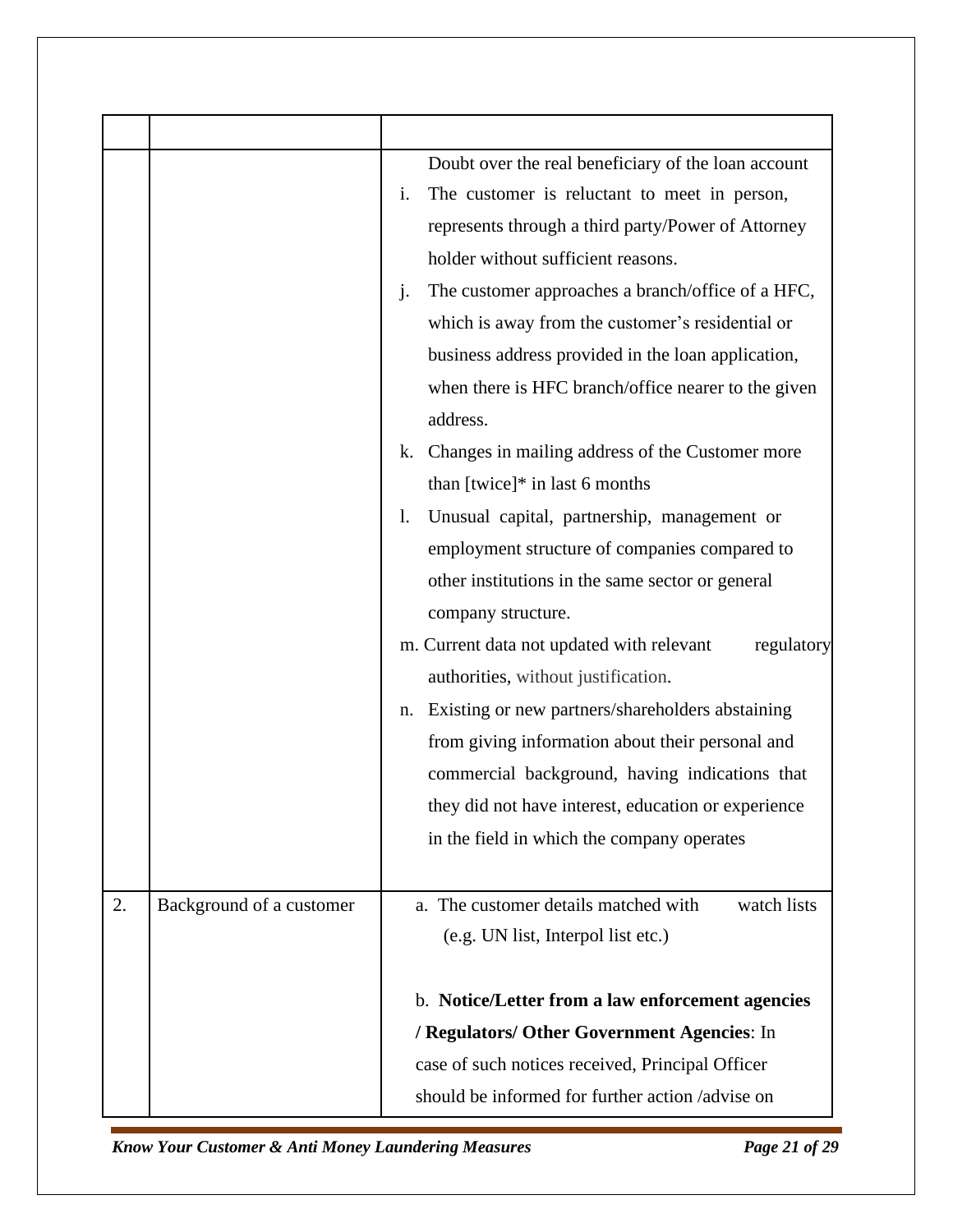|    |                           | the matter. This notice shall be treated as an alert<br>to analyse the transactions in such accounts and if<br>the transactions appear to be suspicious the same<br>should be included in the STR along with the<br>details mentioned in the "Ground of Suspicion".<br>These Accounts are to be reported even if they are<br>closed.<br>Adverse Media / Public News: Branches /<br>$\mathbf{c}$ .<br>offices should check for adverse media coverage<br>with the names of the customer. The names of<br>customers that are pointed as suspects or accused<br>in such reports shall be searched and in case of<br>matches the same may be further internally<br>analyzed for reporting purposes. |
|----|---------------------------|-------------------------------------------------------------------------------------------------------------------------------------------------------------------------------------------------------------------------------------------------------------------------------------------------------------------------------------------------------------------------------------------------------------------------------------------------------------------------------------------------------------------------------------------------------------------------------------------------------------------------------------------------------------------------------------------------|
|    |                           | d. Customer shows income from "foreign sources"<br>on loan application without providing proper<br>documentation.                                                                                                                                                                                                                                                                                                                                                                                                                                                                                                                                                                               |
| 3. | Credit bureau Information | a. Multiple addresses reflecting against the name of the<br>customer which has not been shared / or does not<br>match with the employment history / residence<br>details provided.                                                                                                                                                                                                                                                                                                                                                                                                                                                                                                              |

# **Part B: RFIs that are Transaction / Loan Account Centric:**

| Sr. | Sub-Category             | <b>Types</b> |                                                         |
|-----|--------------------------|--------------|---------------------------------------------------------|
| No. |                          |              |                                                         |
|     | <b>Multiple Accounts</b> |              | a. Use of Bank $A/c$ 's of Third Parties for payment of |
|     |                          |              | EMIs at more than $[*]$ occasions.                      |
|     |                          |              | b. Change in the bank account from which PDC/           |
|     |                          |              | ECS are issued more than $[*]$<br>in last $[6/12*]$     |

*Know Your Customer & Anti Money Laundering Measures Page 22 of 29*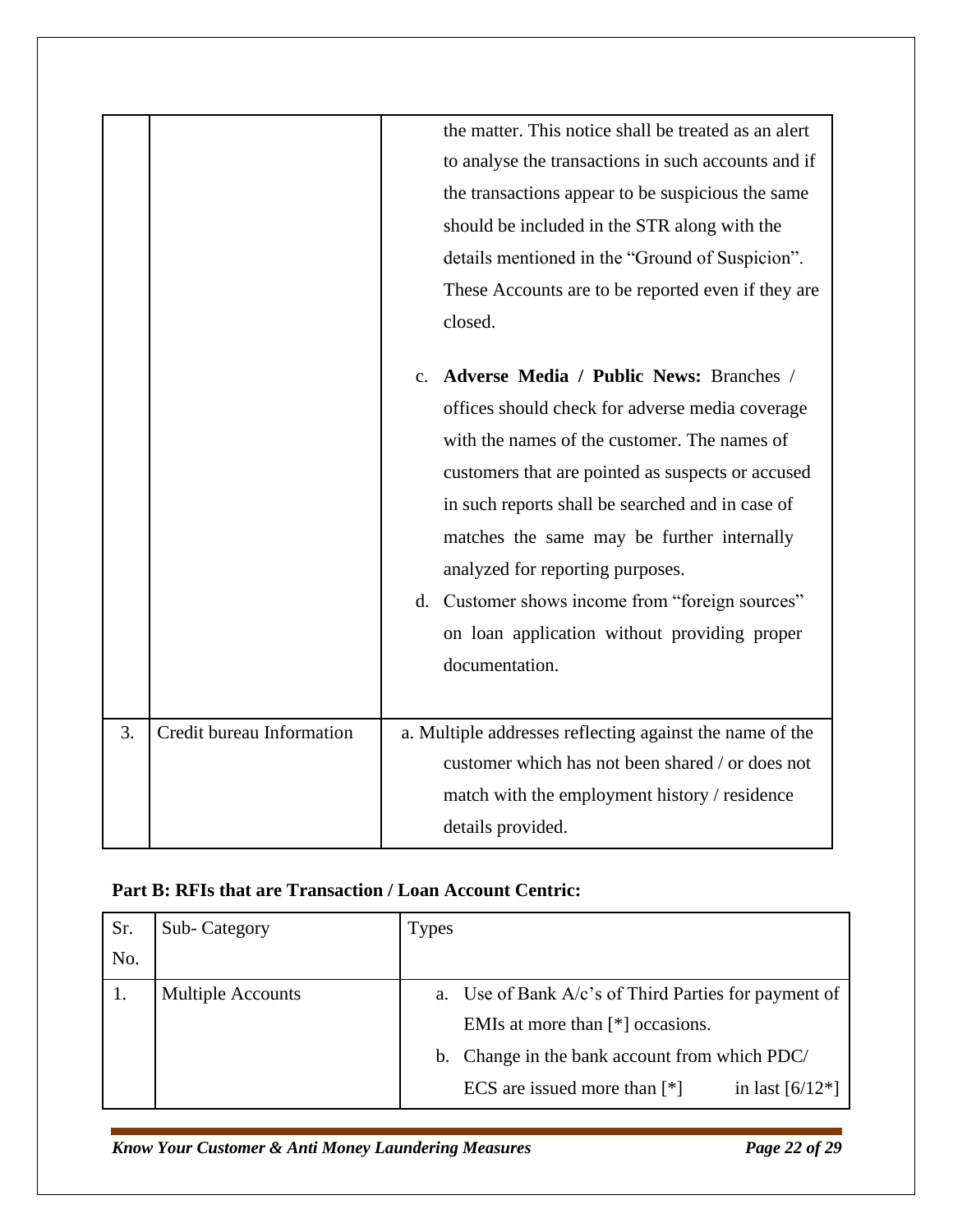|    |                          |                | months                                                                 |
|----|--------------------------|----------------|------------------------------------------------------------------------|
|    |                          | $\mathbf{C}$ . | Total amount of payments through DD, Cash and                          |
|    |                          |                | 3 <sup>rd</sup> party Cheques valued at [*] EMIs / part                |
|    |                          |                | payments in last 30 days                                               |
|    |                          |                | d. Customer appears to have recently established a                     |
|    |                          |                | series of new relationships with different financial                   |
|    |                          |                | entities.                                                              |
|    |                          |                |                                                                        |
| 2. | Nature of Activity in an | a.             | Unusual activity compared with past transactions.                      |
|    | Account                  | $\mathbf{b}$ . | Encashment of loan amount by opening a                                 |
|    |                          |                | fictitious bank account.                                               |
|    |                          |                | c. Activity inconsistent with what would be                            |
|    |                          |                | expected from declared business/profile of the                         |
|    |                          |                | customer.                                                              |
|    |                          |                | d. Part closure to the extent of $[$ <sup>*</sup> $]$ % or more of the |
|    |                          |                | loan amount in one or more occasions within 6                          |
|    |                          |                | months.                                                                |
|    |                          |                | e. Loan Accounts with original tenor of more than 1                    |
|    |                          |                | year are foreclosed within 6 months after                              |
|    |                          |                | disbursal of loan.                                                     |
|    |                          | f.             | Usage of loan amount by the customer in                                |
|    |                          |                | connivance<br>with<br>the                                              |
|    |                          |                | vendor/builder/developer/broker/agent<br>etc.<br>and                   |
|    |                          |                | using the same for a purpose other than what has                       |
|    |                          |                | been stipulated.                                                       |
|    |                          | g.             | Overpayment of instalments in cash with a                              |
|    |                          |                | request to refund the excess amount.                                   |
|    |                          | h.             | Customer conducts transactions at different                            |
|    |                          |                | physical locations in an apparent attempt to avoid                     |
|    |                          |                | detection.                                                             |
|    |                          | $\mathbf{i}$ . | <b>Customer presents</b><br>confusing details<br>about the             |

*Know Your Customer & Anti Money Laundering Measures Page 23 of 29*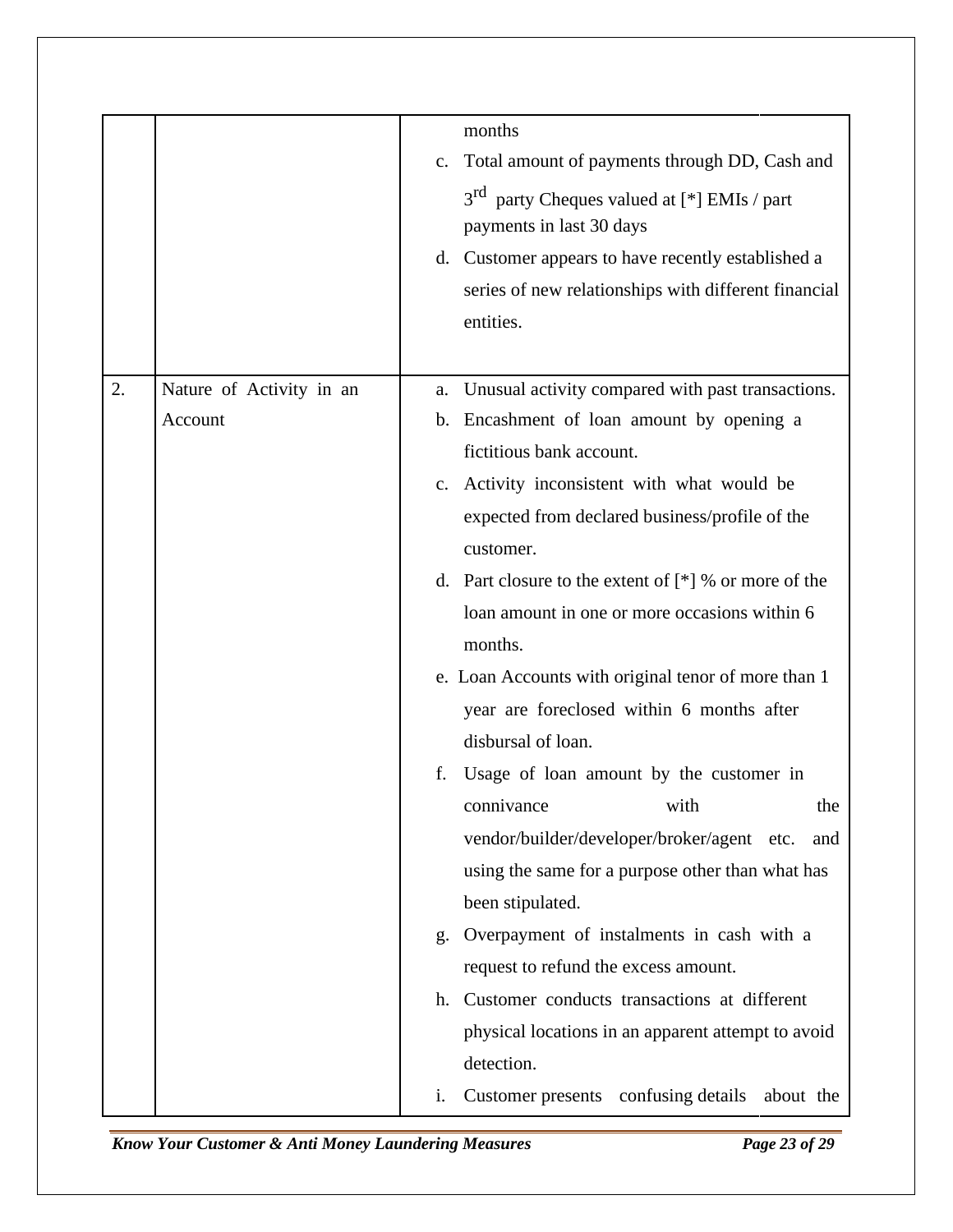|    |                        |                | transaction or knows only few details about its        |
|----|------------------------|----------------|--------------------------------------------------------|
|    |                        |                | purpose.                                               |
|    |                        |                |                                                        |
|    |                        | j.             | Customer's home or business telephone number           |
|    |                        |                | has been disconnected or there is no such number       |
|    |                        |                | when an attempt is made to contact customer            |
|    |                        |                | shortly after opening account.                         |
|    |                        | k.             | Account indicated by customer to receive interest      |
|    |                        |                | payment against a deposit placed is attached by        |
|    |                        |                | <b>Government Authorities</b>                          |
|    |                        |                |                                                        |
| 3. | Nature of transactions |                |                                                        |
|    |                        | a.             | Unusual or unjustified complexity shown in a           |
|    |                        |                | Transaction that may normally be done in simpler       |
|    |                        |                | manner.                                                |
|    |                        | $\mathbf{b}$ . | Initial contribution made through unrelated third      |
|    |                        |                | party accounts without proper justification;           |
|    |                        | $C_{\bullet}$  | No economic rationale or bonafide purpose              |
|    |                        |                | behind the transaction.                                |
|    |                        | d.             | Availing a top-up loan and/or equity loan, without     |
|    |                        |                | proper justification of the end use of the loan        |
|    |                        |                | amount                                                 |
|    |                        |                | Suggesting dubious means for the sanction of           |
|    |                        |                | loan or placing a deposit.                             |
|    |                        |                |                                                        |
|    |                        | f.             | PAN not disclosed but multiple deposits raised (across |
|    |                        |                | branches to avoid TDS).                                |
|    |                        |                |                                                        |
|    |                        |                |                                                        |
|    |                        |                |                                                        |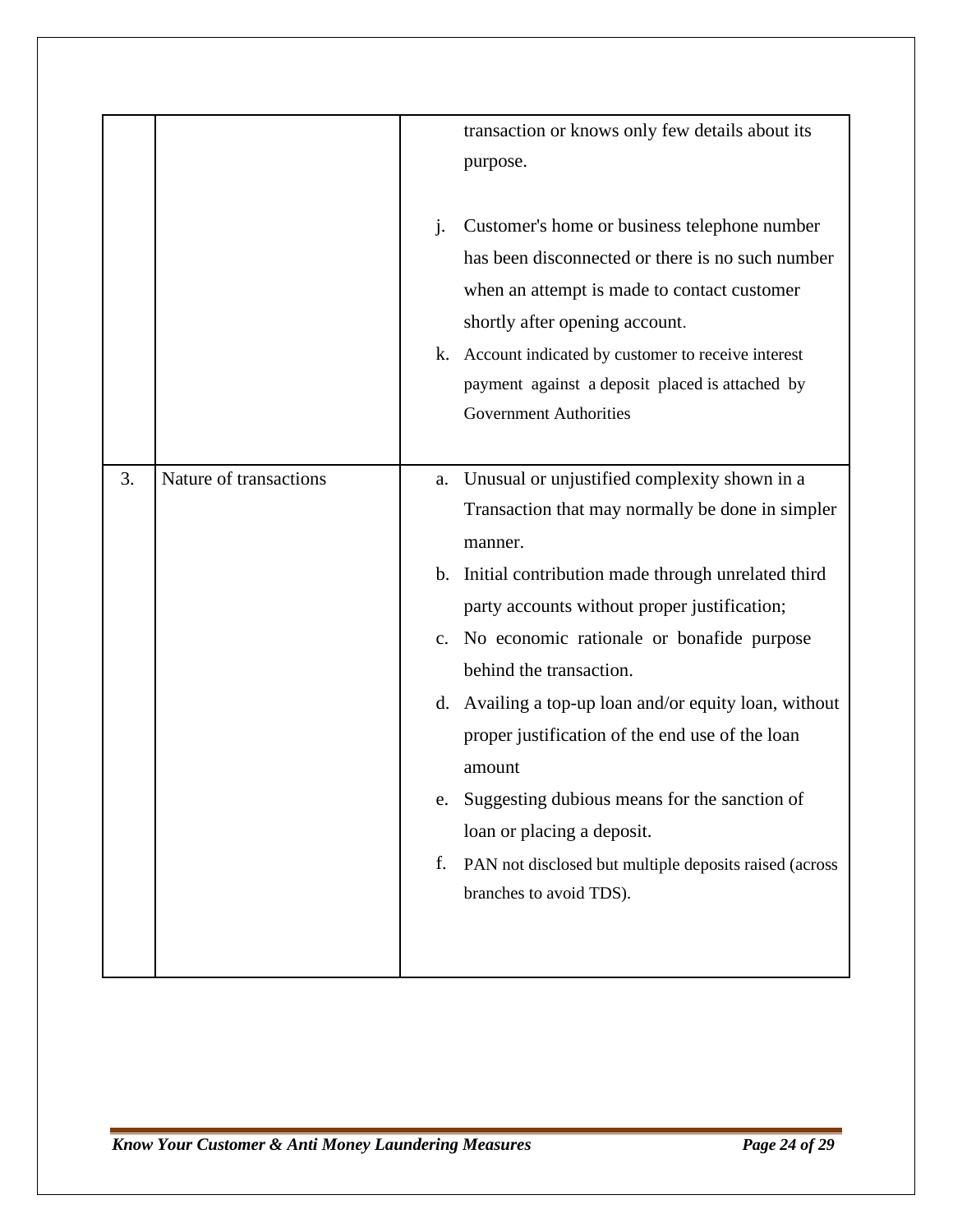| 4. | Value of transactions  | Value just under the reporting threshold amount<br>a.                        |
|----|------------------------|------------------------------------------------------------------------------|
|    |                        |                                                                              |
|    |                        | in an apparent attempt to avoid reporting.                                   |
|    |                        | b. Multiple related cash transactions which are                              |
|    |                        | broken to just below the following thresholds:                               |
|    |                        | $\mathbf{i}$<br>Rs.50,000/- in a day                                         |
|    |                        | $\overline{ii}$<br>Rs.10,00,000/- in a month                                 |
|    |                        | c. Value inconsistent with the client's apparent                             |
|    |                        | financial standing.                                                          |
|    |                        | d.<br>Deposits made in cash amounting to Rs[*] and above                     |
|    |                        | and without details of source.                                               |
|    |                        |                                                                              |
| 5. |                        | Transaction amongst family Transaction between members of the same family to |
|    | members                | avail a loan wherein there is no genuine transaction /                       |
|    |                        | rationale.                                                                   |
|    |                        |                                                                              |
| 6. | Transaction more       | than Delinquent borrower for more than 6 months repays the                   |
|    |                        |                                                                              |
|    | specified percentage   | of the loan in cash beyond [twice]* the original EMI.                        |
|    | EMI, paid in cash by a |                                                                              |
|    | Delinquent Borrower.   |                                                                              |

(\*): to be decided by respective HFC at the Board level and should be a part of the KYC policy of the HFC duly approved by the Board.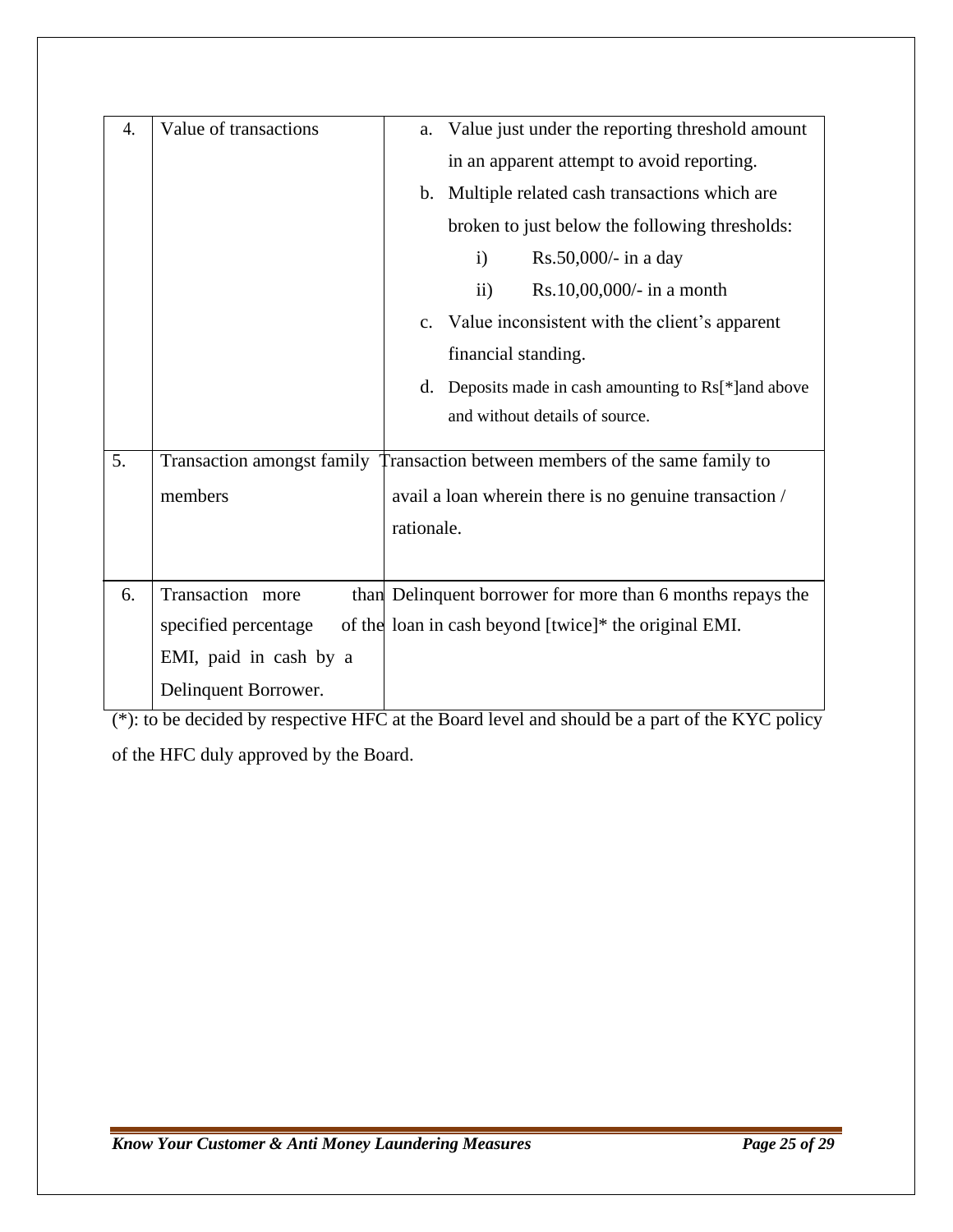| Sr. No.          | Sub-Category                                           | <b>Types</b>                                                                                                                                                                                                                                                                                                                                                                    |
|------------------|--------------------------------------------------------|---------------------------------------------------------------------------------------------------------------------------------------------------------------------------------------------------------------------------------------------------------------------------------------------------------------------------------------------------------------------------------|
| 1.               | Cash<br>payment<br>indicated in the Sale               | Cash payment shown as consideration paid to the seller<br>for purchase of a property and the source of which cannot<br>be explained or proof not provided by the customer.                                                                                                                                                                                                      |
|                  | Deed/Agreement                                         |                                                                                                                                                                                                                                                                                                                                                                                 |
| 2.               | Valuation of property                                  | Valuation of property shown considerably lower in the<br>sale deed than the government approved rate / RESIDEX,<br>especially on sale deeds executed within a period of 12<br>months.                                                                                                                                                                                           |
| 3.               | Change<br>in Ownership<br>without rationale            | Converting/changing the individual properties in the name<br>Company/Trust/HUF/Partnership Firm/LLP by<br>of<br>executing a sale deed at a low price or by way of any type<br>of<br>agreement, attorney, arrangement (registered or not)<br>and subsequently in quick succession further transaction<br>is shown at a considerably higher amount in favour of<br>third parties. |
| $\overline{4}$ . | Refusal<br>to share own<br><b>Contribution details</b> | Specifically in cases where the source is specified as<br>"Funds from Family" and the customer fails or refuses to<br>divulge any information or proof on where the concerned<br>family member is providing the funds from.                                                                                                                                                     |
| 5.               | Property repurchased                                   | Customer buys back a property that he or she recently<br>sold without justification                                                                                                                                                                                                                                                                                             |

## **Part C: RFIs that are Property/Property Document Centric:**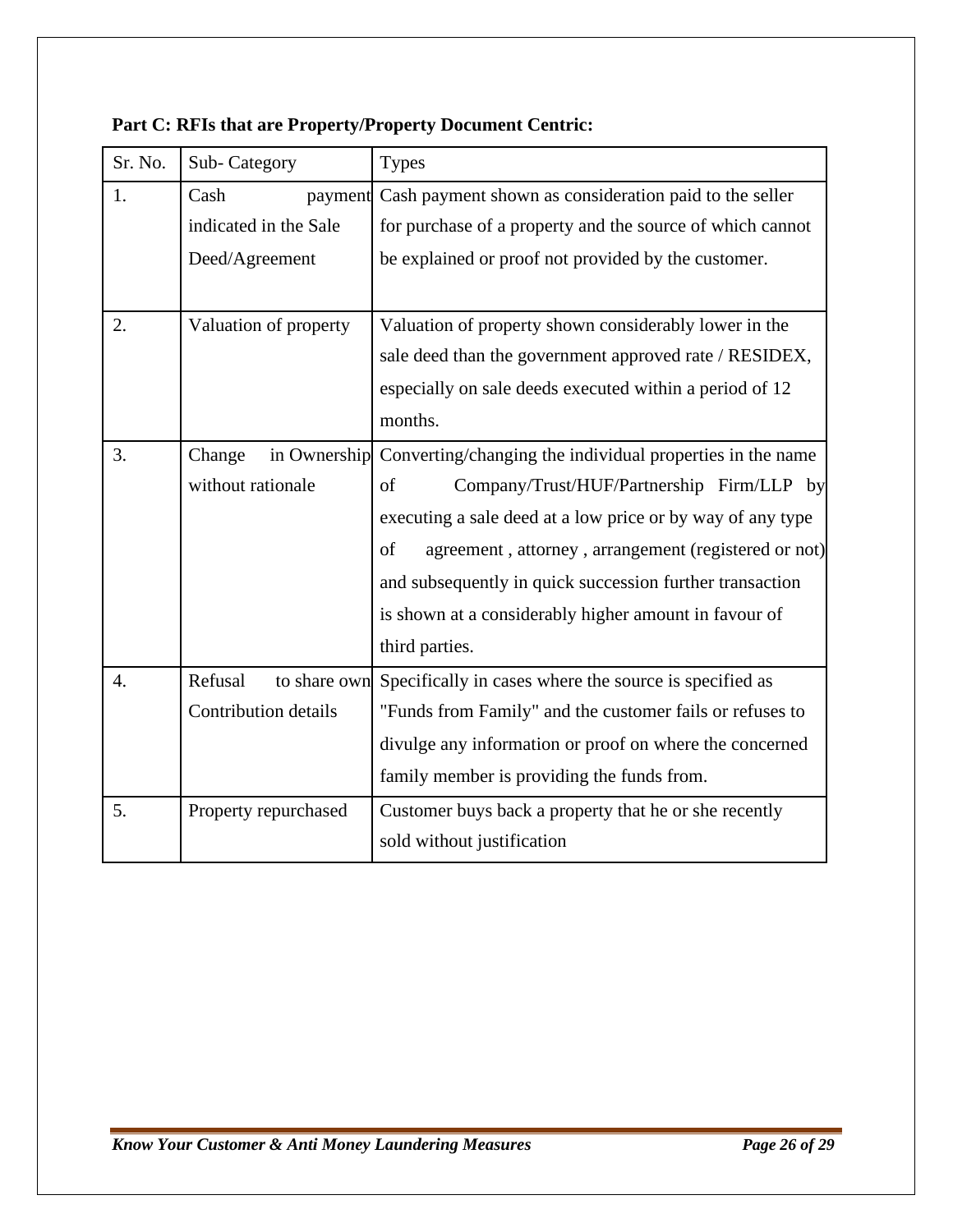| Part D : RFIs that may be considered to be auto generated through a system |
|----------------------------------------------------------------------------|
|----------------------------------------------------------------------------|

| <b>SN</b>      | <b>Scenario</b>                       | <b>Indicator/Trigger</b>                                |
|----------------|---------------------------------------|---------------------------------------------------------|
| $\mathbf{1}$   | Foreclosure by a customer in a very   | Loan Accounts with original tenor of more than 1        |
|                | short period                          | year are foreclosed within 6 months after disbursal     |
|                |                                       | of loan.                                                |
| $\overline{2}$ | Frequently<br>change in repayment     | Change in the bank account from which PDC/ECS           |
|                | bank account during currency of       | are issued more than $[*]$ in last $[6/12]$ months      |
|                | account                               |                                                         |
| 3              | information<br>Negative<br>about      | The customer details matched with watch lists<br>a.     |
|                | customer through external<br>sources/ | (e.g. UN list, Interpol list etc.)                      |
|                | database or Notice received from      |                                                         |
|                | any Agency / Regulator/ Other         | Notice/Letter from a law enforcement<br>$\mathbf{b}$ .  |
|                | <b>Government Agencies</b>            | agencies / Regulators/ Other Government                 |
|                |                                       | Agencies: In case of such notices received,             |
|                |                                       | Principal Officer should be informed for                |
|                |                                       | further action /advise on the matter. This              |
|                |                                       | notice shall be treated as an alert to analyse the      |
|                |                                       | transactions in such accounts and if the                |
|                |                                       | transactions appear to be suspicious the same           |
|                |                                       | should be included in the STR along with the            |
|                |                                       | details mentioned in the "Ground of                     |
|                |                                       | Suspicion". The Accounts are to be reported             |
|                |                                       | even if they are closed.                                |
|                |                                       |                                                         |
|                |                                       | Adverse Media / Public News: Branches<br>$\mathbf{c}$ . |
|                |                                       | offices should check for adverse<br>media               |
|                |                                       | coverage with the names of the customer. The            |
|                |                                       | names of customers that are pointed as                  |
|                |                                       | suspects or accused in such reports shall be            |
|                |                                       | searched and in case of matches the same may            |

*Know Your Customer & Anti Money Laundering Measures Page 27 of 29*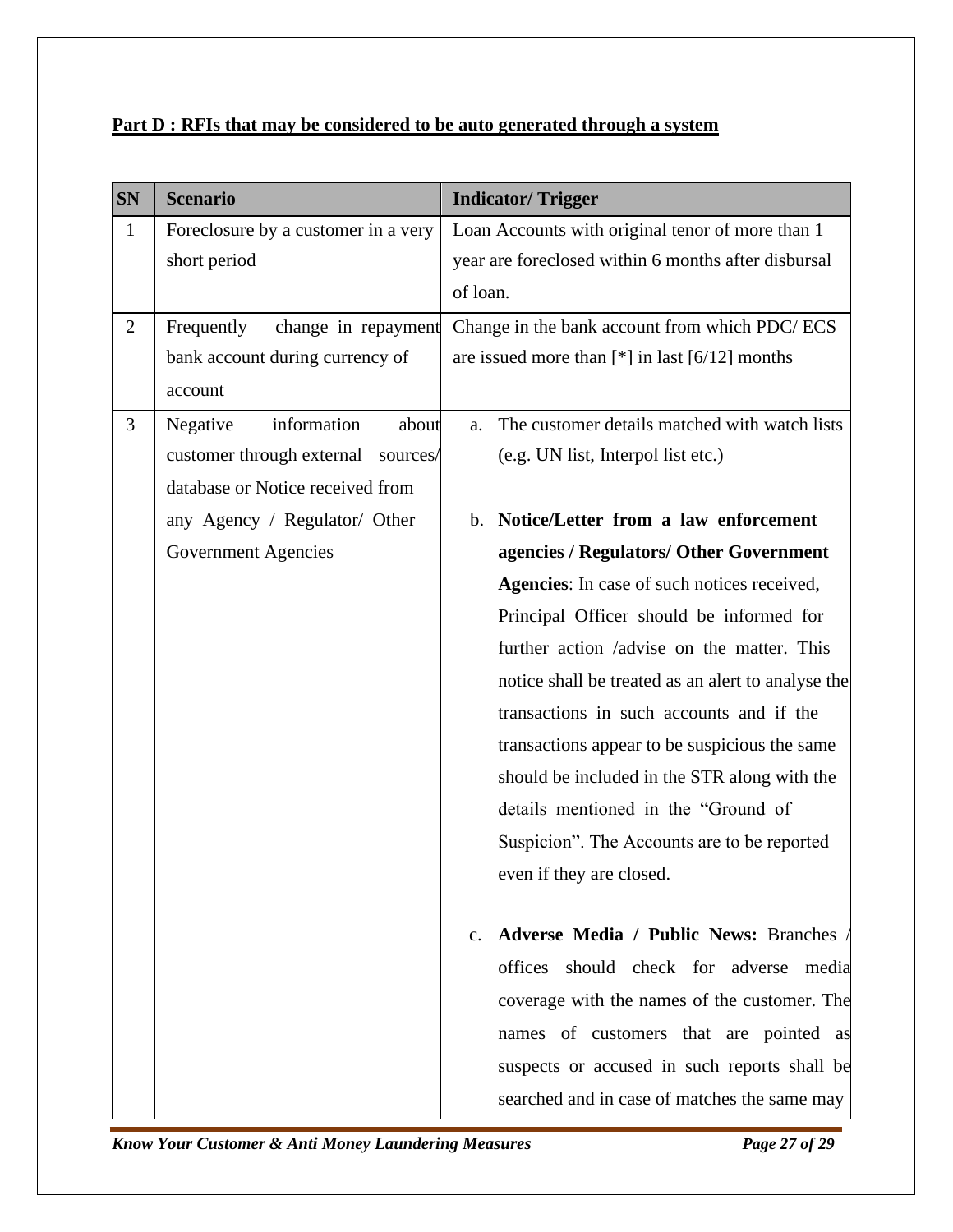|                |                                                                                                            | be further internally analyzed for reporting<br>purposes                                                                                                                         |
|----------------|------------------------------------------------------------------------------------------------------------|----------------------------------------------------------------------------------------------------------------------------------------------------------------------------------|
| $\overline{4}$ | Frequent change of Address without<br>reasonable explanation                                               | Changes in mailing address more than [twice]* in<br>last 6 months                                                                                                                |
| 5              | Account having a large volume of<br>repayments by depositing DD, Cash<br>and 3 <sup>rd</sup> party Cheques | Total amount of payments through DD, Cash and 3 <sup>rd</sup><br>party Cheques valued at [*] EMIs / part payments in<br>last 30 days                                             |
| 6              | Transaction more than specified<br>percentage of the EMI, paid in cash<br>by a Delinquent Borrower.        | Delinquent borrower for more than 6 months repays<br>the loan in cash beyond [twice]* the original EMI.                                                                          |
| $\overline{7}$ | <b>Cash transactions</b>                                                                                   | Multiple related cash transactions which are broken to<br>just below the following thresholds:<br>Rs.50,000/- in a day<br>$\mathbf{i}$<br>Rs.10,00,000/- in a month<br>$\rm ii)$ |
| 8              | Part payments                                                                                              | Part closure to the extent of $[$ <sup>*</sup> $]$ % or more of the loan<br>amount in one or more occasions within 6 months.                                                     |
| 9              | Separate bank accounts                                                                                     | Use of Bank A/c's of Third Parties for payment of<br>EMIs at more than $[$ <sup>*</sup> $]$ occasions.                                                                           |

(\*) : to be decided by respective HFC at the Board level and should be a part of the KYC policy of the HFC duly approved by the Board.

## **Part E : Additional List of RFIs pertaining to Builder/Project Loans:**

- a) Builder approaching the HFC for a small loan compared to the total cost of the project-;
- b) Builder is unable to explain the sources of funding for the project;
- c) Approvals/sanctions from various authorities are proved to be fake;
- d) Builder retains substantial number of the Units in the Project in his or his family members names
- e) Builder has known political connections / shareholders or directors of his company are individuals with suspicious background